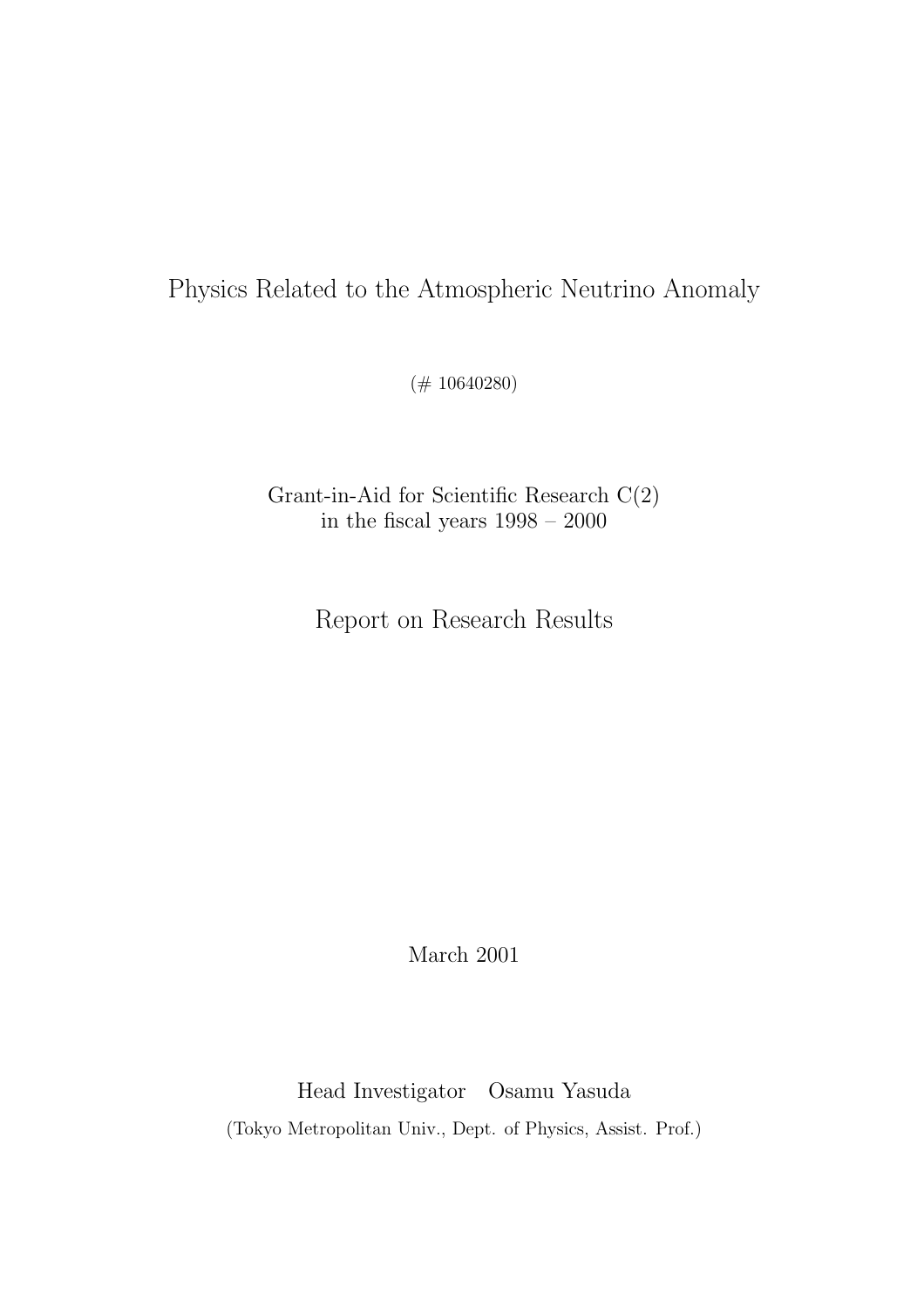# Preface

This report is a summary of research results for the fiscal years 1998–2000 under the title "Physics related to the atmospheric neutrino anomaly" supported by the Grant-in-Aid for Scientific Research No. 10640280, Ministry of Education, Science, and Culture of Japan.

> March 2001 Osamu Yasuda

Organization of the research project:

| Head investigator | Osamu Yasuda      | TMU, Dept. of Physics, Assit. Prof. |
|-------------------|-------------------|-------------------------------------|
| Investigator      | Hisakazu Minakata | TMU, Dept. of Physics, Prof.        |
| Investigator      | Takaaki Kajita    | Univ. of Tokyo, ICRR, Prof.         |

Expenditure of the research project:

| fiscal year 1998 | $1,200,000$ yen |
|------------------|-----------------|
| fiscal year 1999 | $1,000,000$ yen |
| fiscal year 2000 | $900,000$ yen   |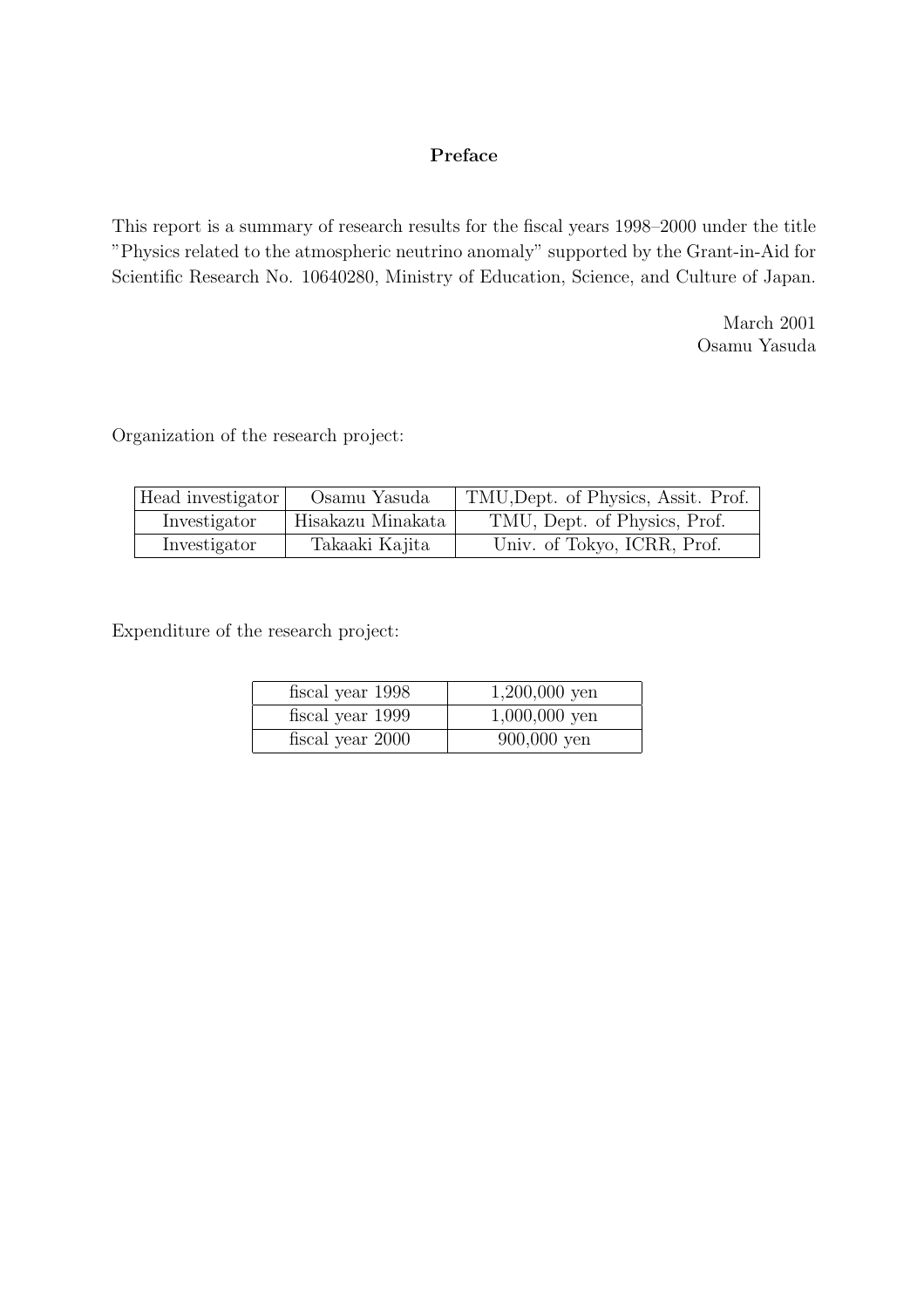# 1 Current status of study on neutrino oscillations

### 1.1 Neutrino oscillations [1, 2] between two flavors

The propagation of neutrinos in vacuum can be described by a Schrödinger equation

$$
i\frac{d}{dx}\begin{pmatrix} \nu_{\alpha}(x) \\ \nu_{\beta}(x) \end{pmatrix} = U \text{diag}\left(0, \frac{\Delta m^2}{2E}\right) U^{-1} \begin{pmatrix} \nu_{\alpha}(x) \\ \nu_{\beta}(x) \end{pmatrix},
$$

where

$$
U \equiv \begin{pmatrix} \cos \theta & \sin \theta \\ -\sin \theta & \cos \theta \end{pmatrix}
$$

is the MNS mixing matrix [2], and  $\Delta m^2 \equiv m_2^2 - m_1^2$  is the mass squared difference between the two mass eigenstates. By a straightforward calculation we have the oscillation probability

$$
P(\nu_{\alpha} \to \nu_{\beta}; L) = \sin^2 2\theta \sin^2 \left(\frac{\Delta m^2 L}{4E}\right).
$$

On the other hand, neutrino oscillations in matter are modified because of the charged current interaction between electrons and electron neutrinos [3], and oscillations between  $\nu_e$  and  $\nu_\mu$  are described by

$$
i\frac{d}{dx}\left(\begin{array}{c} \nu_e(x) \\ \nu_\mu(x) \end{array}\right) = \left[ U \text{diag}\left(0, \frac{\Delta m^2}{2E}\right) U^{-1} + \text{diag}\left(A(x), 0\right) \right] \left(\begin{array}{c} \nu_e(x) \\ \nu_\mu(x) \end{array}\right),
$$

where  $A(x) \equiv \sqrt{2}G_F N_e(x)$ ,  $N_e(x)$  stands for the electron density. Assuming constant density, the oscillation probability in this case is given by

$$
P(\nu_e \to \nu_\mu; L) = \sin^2 2\theta_M \sin^2 \left(\frac{BL}{2}\right),
$$

where  $\theta_M$  is the effective mixing angle in matter defined by

$$
\tan 2\theta_M \equiv \frac{\Delta m^2 \sin 2\theta / 2E}{\Delta m^2 \cos 2\theta / 2E - A}
$$

and

$$
B \equiv \sqrt{\left(\Delta m^2 \cos 2\theta / 2E - A\right)^2 + \left(\Delta m^2 \sin 2\theta / 2E\right)^2}.
$$

#### 1.2 Solar neutrino problem

Solar neutrinos are electron neutrinos produced in several reactions in the Sun and they have been observed by experiments with targets such as gallium (SAGE  $[4] \cdot \text{GALLEX}$ [5] · GNO [6]), chlorine (Homestake [7]) and water (Kamiokande [8] · Superkamiokande [9]). All the experiments have seen a deficit of solar neutrinos [10]: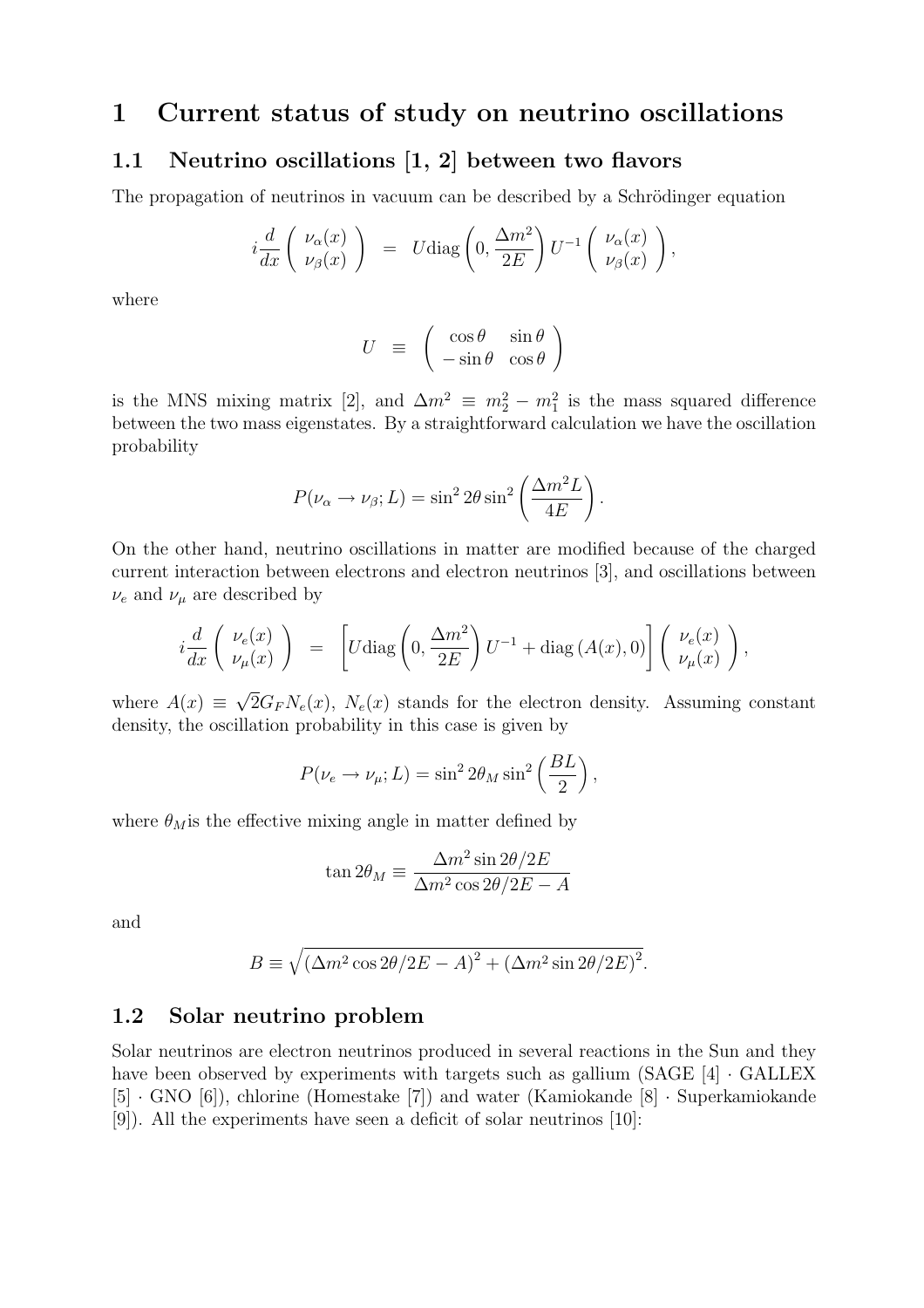| Experiment      | measured flux            | ratio $\exp/BP98$                     | threshold energy years of running |           |
|-----------------|--------------------------|---------------------------------------|-----------------------------------|-----------|
| Homestake       | $2.56 \pm 0.16 \pm 0.16$ | $0.33 \pm 0.03 \pm 0.05$              | $0.814 \text{ MeV}$               | 1970-1995 |
| Kamiokande      | $2.80 \pm 0.19 \pm 0.33$ | $^{+0.10}_{-0.07}$<br>$0.54 \pm 0.08$ | $7.5\;\mathrm{MeV}$               | 1986-1995 |
| <b>SAGE</b>     | $75 \pm 7 \pm 3$         | $0.58 \pm 0.06 \pm 0.03$              | $0.233 \text{ MeV}$               | 1990-2006 |
| <b>Gallex</b>   | $78 \pm 6 \pm 5$         | $0.60 \pm 0.06 \pm 0.04$              | $0.233 \text{ MeV}$               | 1991-1996 |
| Superkamiokande | $2.40 \pm 0.03 \pm 0.08$ | $0.465 \pm 0.005 \pm 0.015$           | $5.5 \text{ MeV}$                 | 1996-     |
| GNO.            | $66 \pm 10 \pm 3$        | $0.51 \pm 0.08 \pm 0.03$              | $0.233 \text{ MeV}$               | 1998-     |

In this table Bahcall-Pinsonneault, 1998 (BP98) [11] is used as a theoretical model. The solar neutrino problem is twofold: a) All the experiments obtained smaller numbers of events than theory predicts; b) The ratio of (experimental value)/(theoretical prediction) depends on the threshold energy of the experiment. The most promising explanation for this phenomena at present is neutrino oscillations. Until June 2000 there were three solutions, all of which gave a good fit to the data. These are the small mixing angle (SMA) MSW solution  $(\Delta m^2 \simeq 10^{-5} \text{eV}^2, \sin^2 2\theta_\odot \sim 10^{-2})$ , the large mixing angle (LMA) MSW solution  $(\Delta m^2 \simeq 10^{-5} \text{eV}^2, \sin^2 2\theta_{\odot} \sim 1)$  and the vacuum oscillation (VO) solution  $(\Delta m^2 \simeq 10^{-10} \text{eV}^2, \sin^2 2\theta_\odot \sim 1)$ . At the Neutrino 2000 Conference the Superkamiokande group updated the data on solar neutrinos [12] and they reported that the LMA MSW solution gives the best fit and the LOW solution (sin<sup>2</sup> 2 $\theta_{\odot} \sim 1$ ,  $\Delta m_{\odot}^2 \sim 10^{-7}$ eV<sup>2</sup>) the second best fit to the data because the energy spectrum is flat and the effect of day-night difference is small. However, the SMA MSW solution and the quasi-vacuum solution  $(\sin^2 2\theta_{\odot} \sim 1, \ \Delta m_{\odot}^2 \sim 10^{-9} - 10^{-8} \text{eV}^2)$  are still allowed at 99%CL (See Fig. 1 for the result of updated analysis on solar neutrinos) and the situation is still unclear. We may have to wait for data from other experiments such as SNO, BOREXINO, etc., to single out a correct solution.

# 1.3 Atmospheric neutrino problem

Atmospheric neutrinos are  $\nu_{\mu}+\bar{\nu}_{\mu}$  and  $\nu_{e}+\bar{\nu}_{e}$  which are decay products from the secondary particles such as  $\mu^{\pm}$  and  $\pi^{\pm}$  which are produced in collisions of primary cosmic rays and nucleons in the atmosphere, and we expect from a naive argument that the ratio of the fluxes of two kinds of neutrinos is approximately 2. So far several experiments such as Baksan, NUSEX [17], IMB [18], Kamiokande [19], Frejus [20], Soudan2 [21], Superkamiokande [22], MACRO [23] have been performed. NUSEX and Frejus concluded that the ratio was the same as the theoretical prediction, but IMB, Kamiokande, Soudan2, Superkamiokande have reported that the double ratio  $R = [\#(\nu_{\mu} + \bar{\nu}_{\mu})_{\text{data}}/\#(\nu_{\mu} + \bar{\nu}_{\mu})_{\text{data}}]$  $(\bar{\nu}_{\mu})_{\text{MC}}$   $[\#(\nu_e + \bar{\nu}_e)_{\text{data}}/\#(\nu_e + \bar{\nu}_e)_{\text{MC}}]^{-1}$  is smaller than 1 (See the table on page 4 which is taken from  $[10]$ ). It is not so clear how to interpret the results of NUSEX and Frejus, but as far as the other experiments are concerned, there is a difference between observations and theory, and this is called the atmospheric neutrino problem.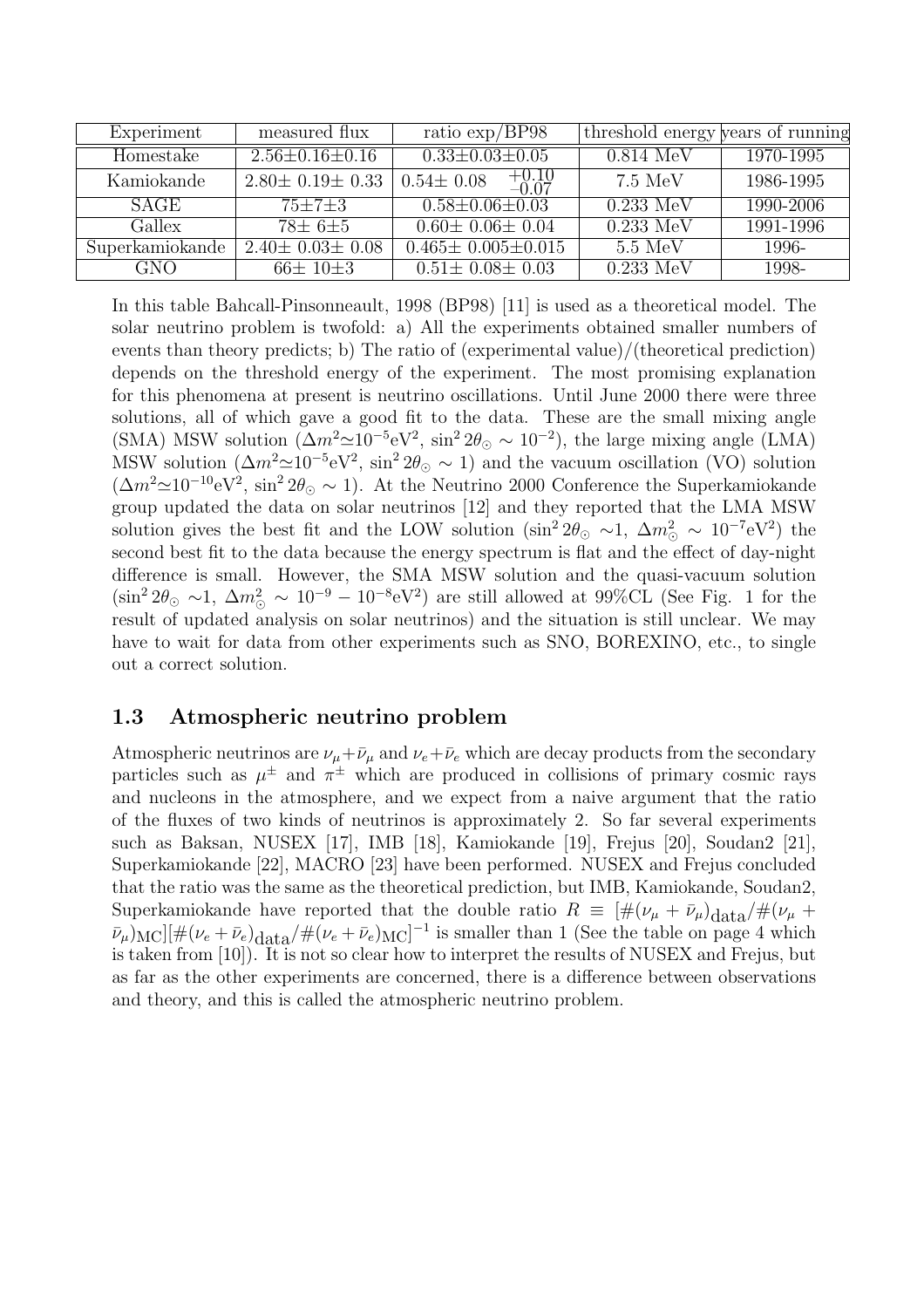

Figure 1: Results of recent analysis on solar neutrinos [13], which almost agrees with [14] and [15].  $v_{\mu} - v_{\tau}$ 



Figure 2: Allowed region from Superkamiokande contained and partially contained event for  $\nu_{\mu} - \nu_{\tau}$  oscillations [16].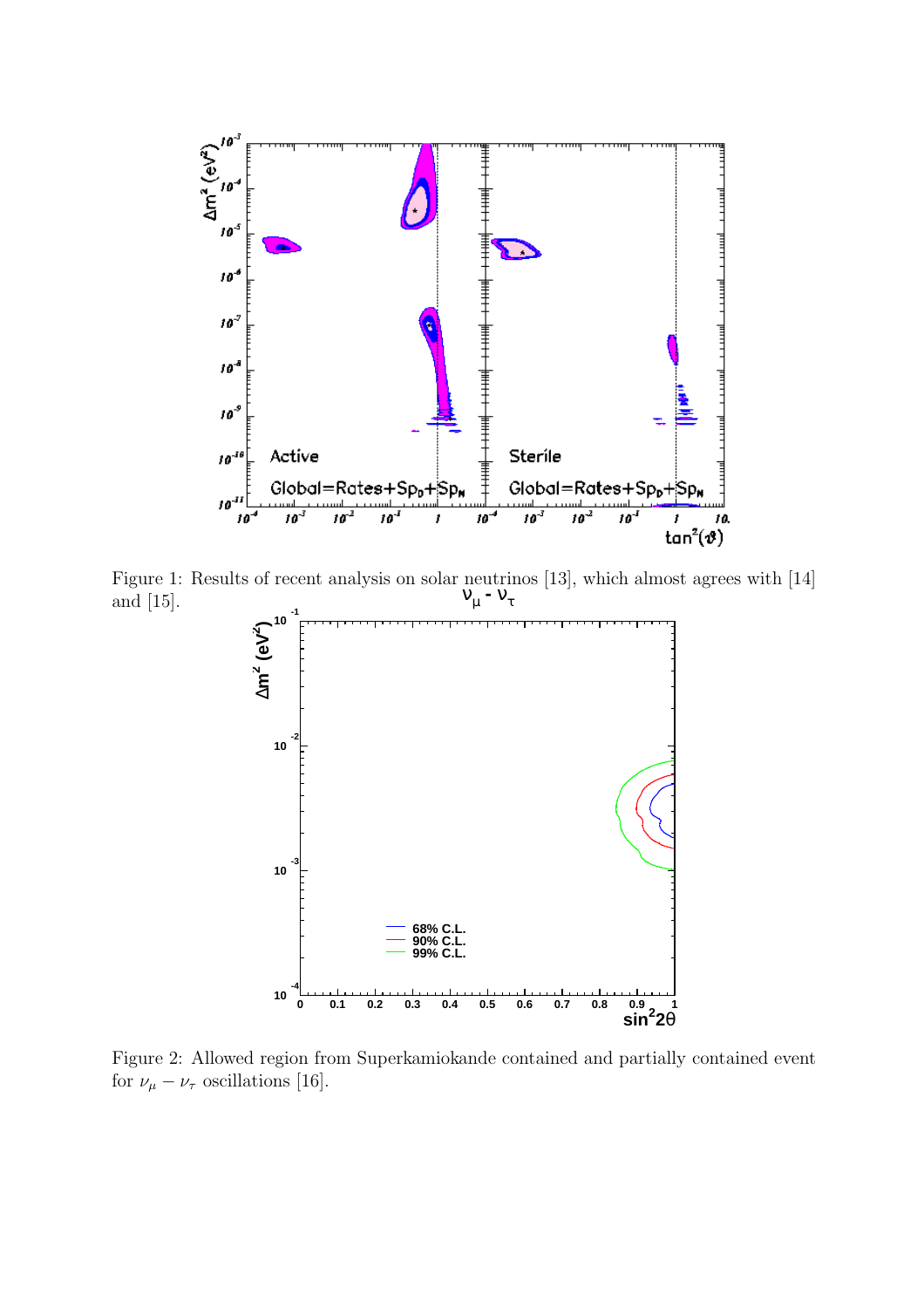| Experiment      | technique           | double ratio R                                                                 | years of running |
|-----------------|---------------------|--------------------------------------------------------------------------------|------------------|
| <b>IMB</b>      | water Cherenkov     | $0.54 \pm 0.05 \pm 0.07$                                                       | 1982-1991        |
| Kamiokande      | water Cherenkov     | $0.60 \pm 0.06$                                                                | 1983-1995        |
| Soudan 2        | iron calorimeter    | $0.68 \pm 0.11 \pm 0.06$                                                       | 1989-1993-       |
| Frejus          | iron calorimeter    | $0.99 \pm 0.13 \pm 0.08$                                                       | 1984-1988        |
| Baksan          | liquid scintillator | $0.85 \pm 0.03 \pm 0.05$                                                       | 1978-            |
| <b>Nusex</b>    | calorimeter         | $1.0 \pm 0.3$                                                                  | 1982-1988        |
| SuperKamiokande | water Cherenkov     | $(sub-GeV)$ 0.65 $\pm$ 0.02 $\pm$ 0.05<br>(multi-GeV) $0.67 \pm 0.03 \pm 0.08$ | 1996-            |

In particular, in the so-called multi-GeV data (1 GeV $\lesssim E_{\nu} \lesssim 100 \text{GeV}$ ) of Kamiokande<br>and Superkamiokande while the value of the double ratio R is close to 1 for pourrince and Superkamiokande, while the value of the double ratio  $R$  is close to 1 for neutrinos which travel for a short length after their production above the detector,  $R$  is significantly smaller than 1 for neutrinos which travel across the Earth (zenith angle dependence). This phenomenon can be interpreted in terms of neutrino oscillations and it has been reported that the best fit value is  $\Delta m^2 \simeq 3 \times 10^{-3} \text{eV}^2$  (See Fig. 2 for the allowed region of oscillation parameters from updated data). The zenith angle dependence of the double ratio is so remarkable that the atmospheric neutrino data can be regarded as evidence for neutrino oscillations.

# 1.4 Reactor and accelerator experiments

Reactor experiments are disappearance experiments of  $\bar{\nu}_e$  produced in reactors, where people measure how many neutrinos are converted from  $\bar{\nu}_e$  into something else at a given distance. So far all the reactor experiments have given negative results. Bugey[24] gave the strongest bound on sin<sup>2</sup> 2 $\theta$ , and CHOOZ[25] did on  $\Delta m^2$  (See Fig. 3 for the excluded region).

Among all the accelerator experiments on neutrino oscillations, LSND[26], which looks at the channel  $\bar{\nu}_u \rightarrow \bar{\nu}_e$ , is the only experiment which reports an affirmative result (See Fig. 4 for the allowed region). If one combines this result with all other experiments, one gets  $0.3 \text{ eV}^2 \leq \Delta m^2 \leq 2.3 \text{ eV}^2$  at 90%CL. Until conclusive results are obtained by the new experiment MiniBooNE, which is starting from the end of the year 2000, it will remain unclear whether the LSND result is correct or not. If the LSND result is confirmed, then it becomes necessary to introduce so-called sterile neutrinos in order to explain the solar neutrino deficit, the atmospheric neutrino anomaly and the LSND result within the framework of neutrino oscillations.

# 1.5 Three flavor neutrino oscillations

We know that there are at least three kinds of light neutrinos so it is in principle necessary to discuss neutrino oscillations among three flavors. The flavor eigenstates are related to the mass eigenstates by the  $3 \times 3$  MNS matrix:

$$
\begin{pmatrix}\n\nu_e \\
\nu_\mu \\
\nu_\tau\n\end{pmatrix} = \begin{pmatrix}\n c_{12}c_{13} & s_{12}c_{13} & s_{13}e^{-i\delta} \\
-s_{12}c_{23} - c_{12}s_{23}s_{13}e^{i\delta} & c_{12}c_{23} - s_{12}s_{23}s_{13}e^{i\delta} & s_{23}c_{13} \\
s_{12}s_{23} - c_{12}c_{23}s_{13}e^{i\delta} & -c_{12}s_{23} - s_{12}c_{23}s_{13}e^{i\delta} & c_{23}c_{13}\n\end{pmatrix} \begin{pmatrix}\n\nu_1 \\
\nu_2 \\
\nu_3\n\end{pmatrix},
$$

and without loss of generality we assume  $|\Delta m_{21}^2|$  <  $|\Delta m_{32}^2|$  <  $|\Delta m_{31}^2|$  where  $\Delta m_{ij}^2$  =  $m_i^2 - m_j^2$ ,  $m_j^2(j = 1, 2, 3)$  are the mass squared for the mass eigenstates. If there are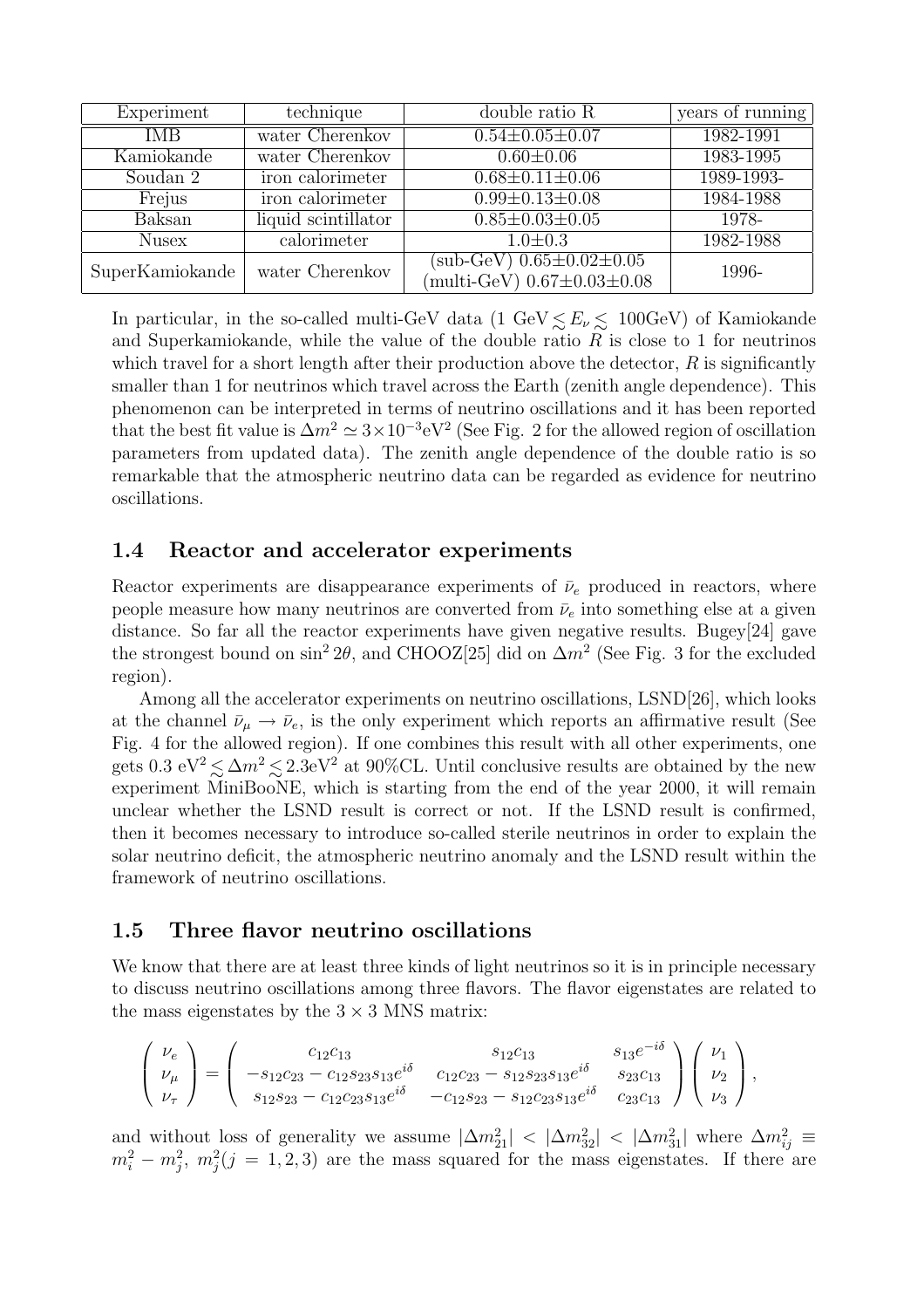

Figure 3: CHOOZ excluded region [25].



Figure 4: LSND allowed region from the the final result [26]. The inside of the thin and thick solid lines stand for 90%CL, 99%CL. All other experiments exclude the right side of each line.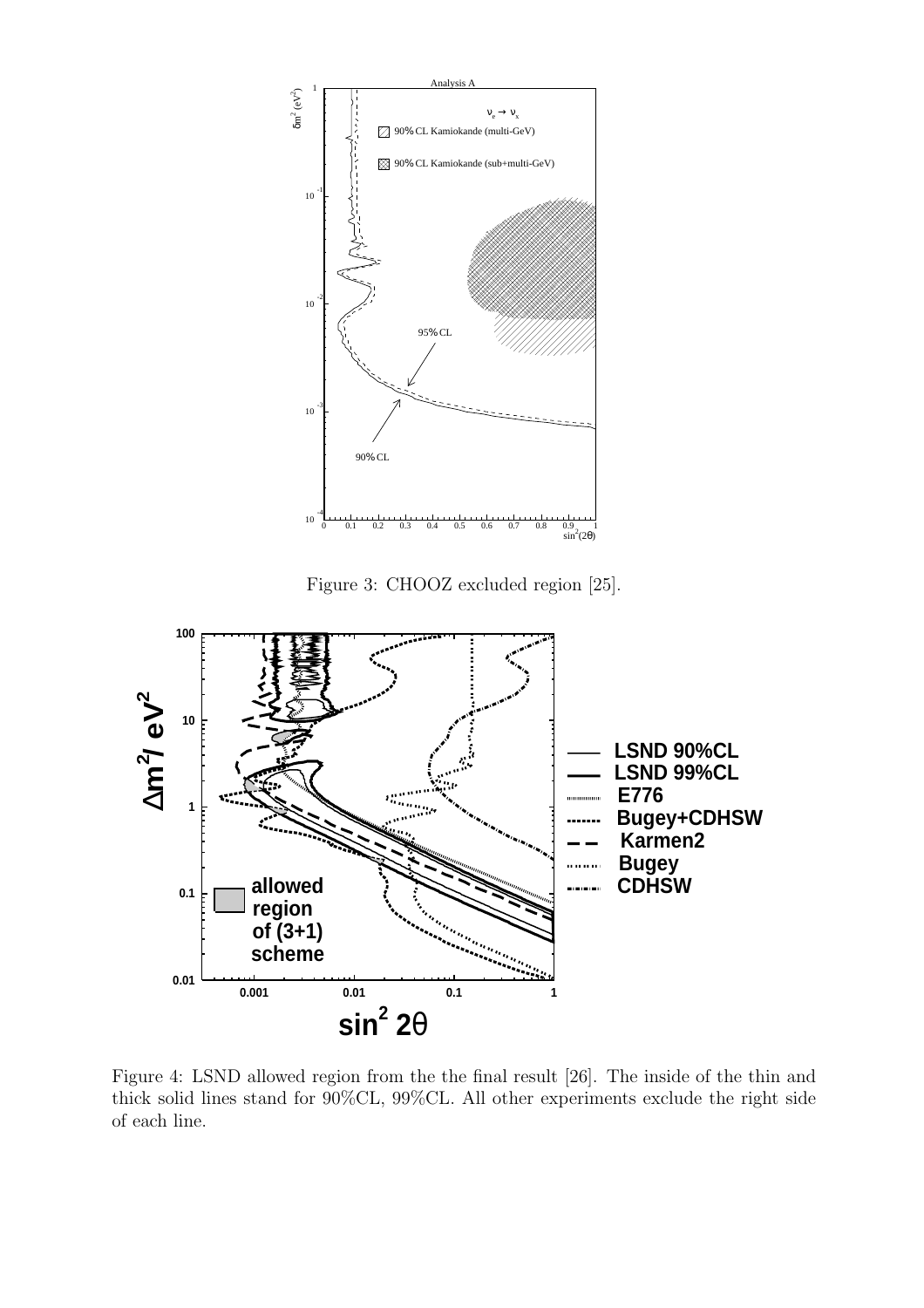only three kinds of neutrinos, then there are only two independent  $\Delta m_{ij}^2$  since  $\Delta m_{31}^2 =$  $\Delta m_{32}^2 + \Delta m_{21}^2$ . In this case it is impossible to account for the solar neutrino deficit, the atmospheric neutrino anomaly and LSND (the only nontrivial possibility is to take the smaller  $\Delta m_{ij}^2$  as the scale of atmospheric and the larger as that of LSND and to try to explain the solar neutrino problem with the energy independent solution; It turns out, however, that the main oscillation channel in the atmospheric neutrinos is  $\nu_{\mu} \leftrightarrow \nu_{e}$  in this case and therefore the zenith angle dependence of the atmospheric neutrino data cannot be explained). So we have to give up any efforts to explain LSND and we have to take the smaller  $\Delta m_{ij}^2$  as the scale  $\Delta m_{\odot}^2$  of the solar neutrino problem and the larger as  $\Delta m_{\text{atm}}^2$  of the atmospheric neutrino anomaly. Under the present assumption it follows  $\Delta m_{\text{atm}}^2 = \Delta m_{32}^2 \gg \Delta m_{21}^2 = \Delta m_{\odot}^2$  and we have a large hierarchy between  $\Delta m_{21}^2$  and  $\Delta m_{32}^2$ . If  $|\Delta m_{\odot}^2 L/4E| \ll 1$  then from a hierarchical condition we have the oscillation probability

$$
P(\bar{\nu_e} \rightarrow \bar{\nu_e}) = 1 - \sin^2 2\theta_{13} \sin^2 \left(\frac{\Delta m_{32}^2 L}{4E}\right),
$$

so if  $\Delta m_{\text{atm}}^2 > 2 \times 10^{-3} \text{eV}^2$  then the CHOOZ data force us to have either  $\theta_{13} \simeq 0$ or  $\theta_{13} \simeq \pi/2$ . On the other hand, the solar oscillation probability in the three flavor framework is related to the one in the two flavor case by [27]

$$
P^{(3)}(\nu_e \to \nu_e; A(x)) = c_{13}^4 P^{(2)}(\nu_e \to \nu_e; c_{13}^2 A(x)) + s_{13}^4,
$$

where  $A(x)$  stands for the matter effect. To account for the solar neutrino deficit, therefore,  $|s_{13}|$  cannot be too large, and it follows that  $|\theta_{13}| \ll 1$ , and the MNS mixing matrix U becomes

$$
U \simeq \begin{pmatrix} c_{\odot} & s_{\odot} & \epsilon \\ -s_{\odot}/\sqrt{2} - c_{\odot}/\sqrt{2} & c_{\odot}/\sqrt{2} - s_{\odot}/\sqrt{2} & 1/\sqrt{2} \\ s_{\odot}/\sqrt{2} - c_{\odot}/\sqrt{2} & -c_{\odot}/\sqrt{2} - s_{\odot}/\sqrt{2} & 1/\sqrt{2} \end{pmatrix},
$$

which indicates that the solar neutrino problem is explained by oscillations, half of which are  $\nu_e \rightarrow \nu_\mu$  and the other of which are  $\nu_e \rightarrow \nu_\tau$ , and that the atmospheric neutrino anomaly is accounted for by oscillations of almost  $100\% \nu_\mu \rightarrow \nu_\tau$  ( $|\epsilon| \equiv |\theta_{13}| \ll 1$ ).

On the other hand, if  $\Delta m_{\text{atm}}^2 < 2 \times 10^{-3} \text{eV}^2$ , then  $\theta_{13}$  can be fairly large (This possibility gives a bad fit to the atmospheric neutrino data but is not excluded at  $4\sigma CL$  yet). From the combined three flavor analysis of the Superkamiokande atmospheric neutrino data with the CHOOZ data, it has been shown [28, 29] that  $\theta_{13} \lesssim \pi/12$  is allowed at 99%CL.<br>Hence the probability Hence the probability

$$
P(\nu_{\mu} \to \nu_e) = s_{23}^2 \sin^2 2\theta_{13} \sin^2 \left(\frac{\Delta m_{32}^2 L}{4E}\right)
$$

of appearance of  $\nu_e$  can be relatively large and there is a chance in long baseline experiments to observe  $\nu_e$  in this case.

#### 1.6 Sterile neutrino  $\nu_s$

 $\nu_s$  is a particle with spin 1/2 which is singlet with respect to the standard model gauge group, and it interacts with other neutrinos (active neutrinos) only through mass terms.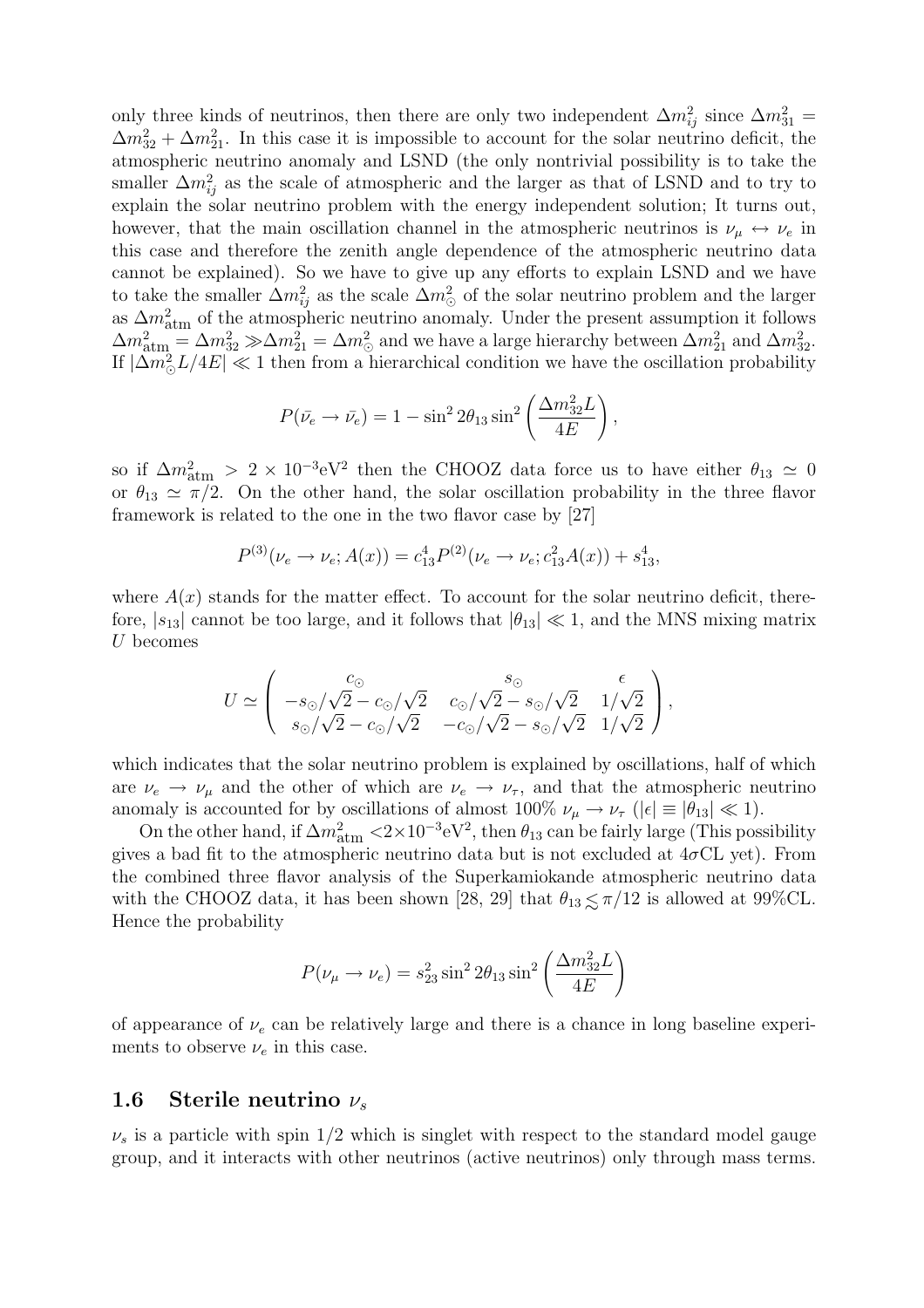The difference of neutrino oscillations with and without  $\nu_s$  is that  $\nu_s$  has neither charged current nor neutral current interactions in matter.  $\nu_e$  has both charged current and neutral current interactions,  $\nu_{\mu}$  and  $\nu_{\tau}$  have neutral current interactions, and  $\nu_{s}$  has no interaction, so neutrino oscillations in matter can be described in this case by a Schrödinger equation

$$
i\frac{d}{dx}\left(\begin{array}{c}\nu_{\mu}(x)\\ \nu_{s}(x)\end{array}\right) = \left[ U \text{diag}\left(0, \frac{\Delta m^2}{2E}\right) U^{-1} + \text{diag}\left(A(x), 0\right) \right] \left(\begin{array}{c}\nu_{\mu}(x)\\ \nu_{s}(x)\end{array}\right),
$$

where

$$
A(x) = -\frac{1}{\sqrt{2}} G_F N_n(x)
$$

is the potential between  $\nu_{\mu}$  (or  $\nu_{\tau}$ ) and  $\nu_{s}$ , and  $N_{n}(x)$  stand for the density of neutrons. Note the difference with the potential  $A(x) = \sqrt{2}G_F N_e(x)$  for  $\nu_e \leftrightarrow \nu_\mu$  (or  $\nu_e \leftrightarrow \nu_\tau$ ). Therefore, there is a difference between neutrino oscillations  $\nu_\mu \leftrightarrow \nu_\tau$  and  $\nu_\mu \leftrightarrow \nu_s$  in the atmospheric neutrinos, due to the matter effect in the Earth. One of the reasons that  $\nu_s$ have often been discussed since 1998 was because Liu et al.[30] claimed that the zenith angle dependence of the upward going  $\mu$  data by the MACRO group is consistent with a theoretical prediction based on  $\nu_\mu \leftrightarrow \nu_s$ . Up until then people had believed that  $\nu_\mu \leftrightarrow \nu_s$ cannot be used for the atmospheric neutrino anomaly, because  $\Delta m^2 \sim 10^{-2} \text{eV}^2$ ,  $\sin^2 \theta \sim 1$ contradicts the constraint from the Big Bang Nucleosynthesis (BBN), which tells us that  $\Delta m^2 \sin^4 2\theta \lesssim 10^{-3} \text{eV}^2$  has to be satisfied in order for the theoretical prediction of <sup>4</sup>He<br>abundance to reproduce the observational value (in other words the effective number N abundance to reproduce the observational value (in other words the effective number  $N_{\nu}$ of light neutrinos which have been in thermal equilibrium has to be less than four) [31]. In the mean time it was pointed out by Foot and Volkas [32] that for a certain range of the oscillation parameters neutrino oscillations themselves create asymmetry between  $\nu$  and  $\bar{\nu}$ , and the asymmetry prevents  $\nu_s$  from oscillating into active neutrinos so that  $\nu_s$  would not have been brought into equilibrium. That was how people started serious investigation of  $\nu_{\mu} \leftrightarrow \nu_{s}$  as a scenario to account for the atmospheric neutrino anomaly. Furthermore, as of the year 2000, the estimate for  $N_{\nu}$  is milder than before and  $N_{\nu} = 4$  is allowed. In fact it has been shown recently [33] that the combined analysis of BBN and the recent data by BOOMERanG [34] and MAXIMA-1 [35] of the Cosmic Microwave Background prefers a higher value of  $N_{\nu}$ :  $4 \leq N_{\nu} \leq 13$ . So  $\nu_{\mu} \leftrightarrow \nu_{s}$  is acceptable for atmospheric neutrino oscillations, as far as cosmological constraints are concerned. However, it has been shown by the Superkamiokande group [36] that the high energy atmospheric neutrino events, such as upward going  $\mu$  data and neutral current enriched multi-ring events, disfavor the scenario  $\nu_{\mu} \leftrightarrow \nu_{s}$  at 99%CL.

On the other hand, the possibility of sterile neutrino oscillations  $\nu_e \leftrightarrow \nu_s$  in solar neutrinos has also been explored. The main difference between active and sterile oscillations in the case of solar neutrinos lies in the prediction for rates of water Cherenkov experiments which would also measure  $\nu_{\mu}$  and  $\nu_{\tau}$  due to neutral current interactions in the case of active oscillations. For sterile oscillations rates of water Cherenkov experiments are smaller than those for the active case, so the only possible scenario is the SMA MSW solution which can create large difference between water Cherenkov and chlorine experiments because of its non-flat energy spectrum. By looking for a possible day-night asymmetry of the flux, the Superkamiokande group concluded at Neutrino 2000 that the  $\nu_e \leftrightarrow \nu_s$  is disfavored at 95%CL. Thus pure sterile oscillations are disfavored both in atmospheric and solar neutrino oscillations.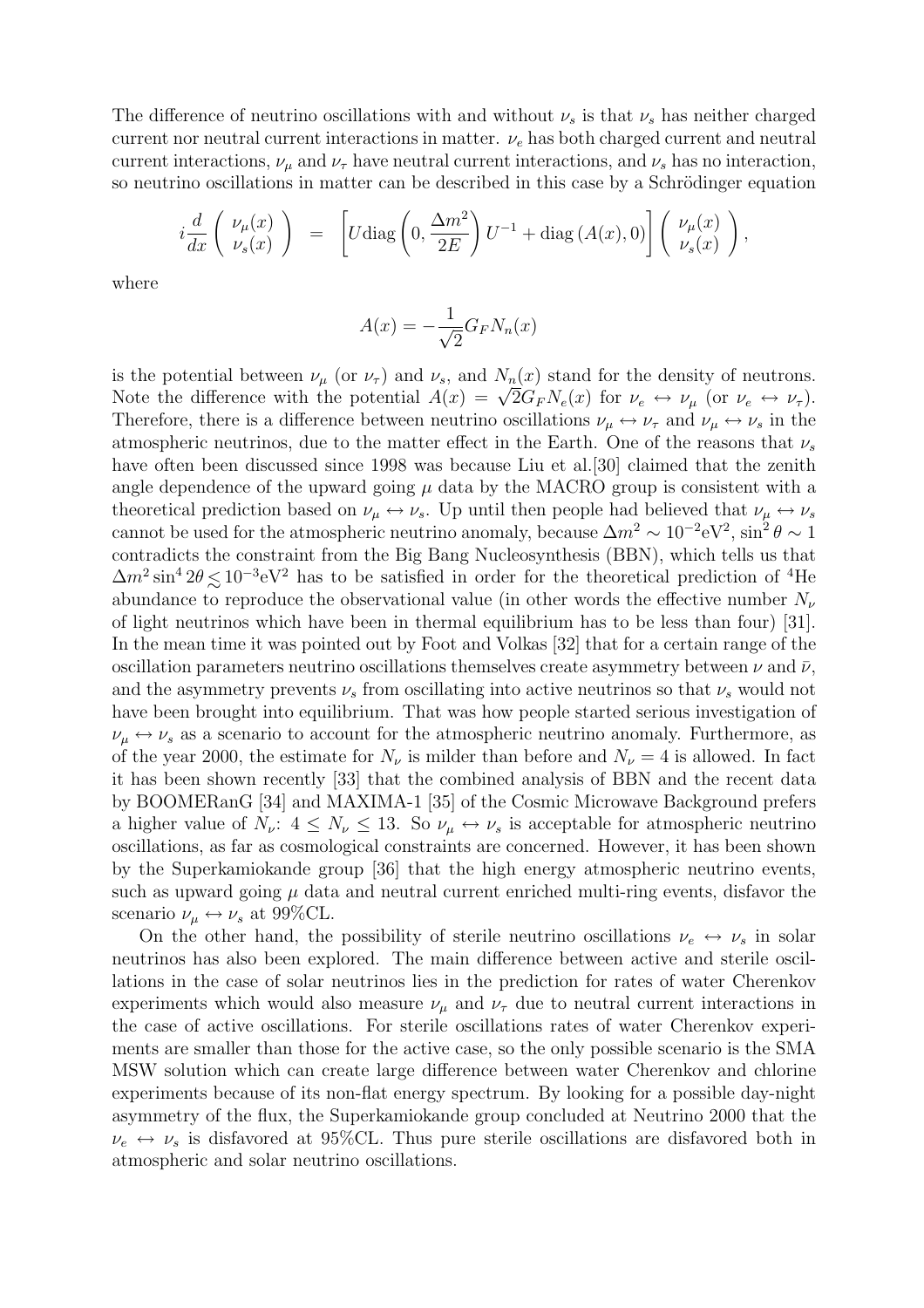

Figure 5: Mass patterns of four neutrino schemes. (a) corresponds to  $(2+2)$ -scheme, where either  $(|\Delta m_{21}^2| = \Delta m_{\odot}^2, |\Delta m_{43}^2| = \Delta m_{\text{atm}}^2)$  or  $(|\Delta m_{43}^2| = \Delta m_{\odot}^2, |\Delta m_{21}^2| = \Delta m_{\text{atm}}^2)$ . (b) and (c) are (3+1)-scheme, where  $|\Delta m_{41}^2| = \Delta m_{\text{LSND}}^2$  and either  $(|\Delta m_{21}^2| = \Delta m_{\odot}^2)$ ,  $|\Delta m_{32}^2| = \Delta m_{\text{atm}}^2$ ) or  $(|\Delta m_{32}^2| = \Delta m_{\odot}^2, |\Delta m_{21}^2| = \Delta m_{\text{atm}}^2)$  is satisfied.

#### 1.7 Neutrino oscillations among (3+1) neutrinos

If the solar neutrino deficit, the atmospheric neutrino anomaly and the LSND result turn out to be all due to neutrino oscillations, then we have to introduce sterile neutrinos to account for all the three anomalies. In the case of four neutrino schemes there are two distinct types of mass patterns. One is the so-called  $(2+2)$ -scheme (Fig. 5(a)) and the other is the  $(3+1)$ -scheme (Fig. 5(b) or (c)). Depending on the type of the two schemes, the phenomenology is different.

It has been shown in Refs. [40, 41] using the older data of LSND [26] that the  $(3+1)$ -scheme is inconsistent with the Bugey reactor data [24] and the CDHSW disappearance experiment [42] of  $\nu_{\mu}$ . However, in the final result the allowed region has shifted to the lower value of  $\sin^2 2\theta$  and it was shown [43] that there are four isolated regions  $\Delta m_{\rm LSND}^2 \simeq 0.3, 0.9, 1.7, 6.0 \text{ eV}^2$  which satisfy the constraints of Bugey and CDHSW and the LSND data at 99%CL. The case with  $\Delta m^2_{\rm LSND}$ =0.3 eV<sup>2</sup> turns out to be excluded by the Superkamiokande atmospheric neutrino data. In the case of the (3+1)-scheme with  $\Delta m_{\rm LSND}^2 \simeq 0.9, 1.7, 6.0 \text{ eV}^2$ , if the contribution of sterile neutrino oscillations to the atmospheric neutrino is small, then the phenomenology is basically the same as that of the ordinary three flavor scenario, and it would be naively difficult to distinguish it from the ordinary one with three flavors, except in precise long baseline experiments [37, 38] or in high energy cosmic neutrino experiments which might be able to see an enhancement due to matter effects of the Earth [39].

In the case of the  $(2+2)$ -scheme, it was shown [40, 44] that if we postulate all the constraints of the reactor and accelerator experiments and the BBN constraint without asymmetry in  $\nu$  and  $\bar{\nu}$ , then it follows that  $\nu_e \leftrightarrow \nu_s$  accounts for the solar neutrino problem with the SMA MSW solution, while  $\nu_{\mu} \leftrightarrow \nu_{\tau}$  explains the atmospheric anomaly, and the small mixing between  $\nu_e$  and  $\nu_\mu$  does the LSND result. However, pure sterile oscillations in the solar neutrino data are excluded by the Neutrino 2000 Superkamiokande data, so this argument has to be given up. Since the constraint on the effective number  $N_{\nu}$  of the light neutrinos became less stringent, people have started investigating the possibility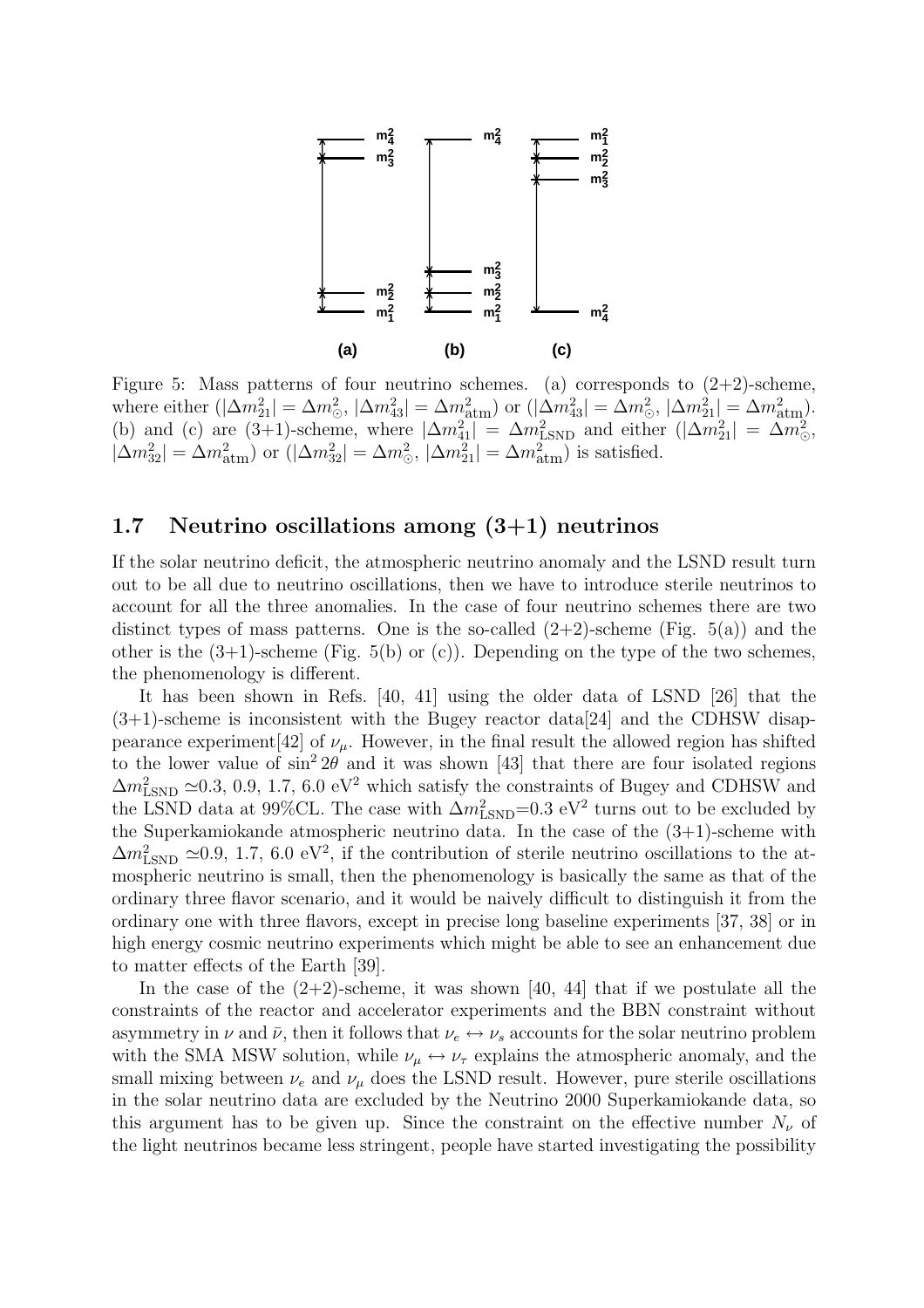of hybrid oscillations with active and sterile neutrinos. Giunti et al. [45] worked on the solar neutrino data and Yasuda [46] on the atmospheric neutrino data. Both data sets allow hybrid oscillations and by combining these two results it can be shown that the only possibility which is consistent with the up-to-date Superkamiokande data on solar and atmospheric neutrinos as well as all other reactor and accelerator experiments is a hybrid scenario in which the solar neutrino deficit is accounted for by  $\nu_e \leftrightarrow \nu_{\text{active}}$  and  $\nu_e \leftrightarrow \nu_s$  while the atmospheric neutrino anomaly is explained by  $\nu_\mu \leftrightarrow \nu_\tau$  and  $\nu_\mu \leftrightarrow \nu_s$ , with weight of the same order, respectively. This scenario predicts phenomenology which is quite different from the ordinary three flavor scheme and it can be tested in the near future long baseline experiments.

# 1.8 Hot dark matter and  $\beta_{0}$  decay experiments

Hot dark matter (HDM) is not a subject directly related to neutrino oscillations, but HDM is one of the objects which might suggest neutrino mass. It has been suggested that a mixed dark matter scenario, which consists of both cold dark matter (CDM) components (heavy particles such as axions) and HDM components (neutrinos), accounts for the spectrum of density fluctuations in the structure formation of the universe. If this assertion is established, then it follows that neutrinos have mass of order a few eV. On the other hand, recent observations suggest a fairly large contribution of cosmological constant to the mean mass density of the universe and it has been claimed that there is not much room for neutrino masses  $(\sum_j m_{\nu_j} < 4 \text{eV}$  at 95%CL [47]), contrary to what has been suggested for HDM before. Due to large systematic errors in cosmological observations, however, it may be premature to give a conclusion on neutrino masses by cosmological arguments only.

If neutrinos have masses which are of order 1eV (in this case the mass pattern has to be that of almost degenerate type since the mass squared differences suggested by the solar and atmospheric neutrino data are much smaller than  $1 \text{eV}^2$ ), then there is a good chance for neutrinoless double  $\beta$  decay experiments to see positive signals in the near future [48]. On the other hand, if the largest mass of neutrinos is of order  $(\Delta m_{\text{atm}}^2)^{1/2}$ then it is a challenging problem for the future projects of neutrinoless double  $\beta$  decay experiments (See [49] and references therein).

# 1.9 Exotic solutions

Apart from ordinary oscillations due to masses, several possibilities have been proposed which predict different behaviors of the oscillation probability as a function of the neutrino energy. Those include violation of the equivalence principle [50], violation of the Lorentz invariance [51], presence of torsion [52], flavor changing neutral current interactions [53], neutrino decays [54, 55], decoherence of the neutrino beam [56], large extra dimensions [57], etc. As in the case of test of sterile oscillations, the zenith angle dependence (or the up-down asymmetry) of the high energy atmospheric neutrino data give strong constraints on these exotic scenarios. In the case of violation of the equivalence principle or the Lorentz invariance, the  $\nu_{\mu}$  disappearance probability  $P_{\mu\mu} \equiv P(\nu_{\mu} \to \nu_{\mu};L)$  is given by

$$
P_{\mu\mu} = 1 - \sin^2 2\theta \sin^2 (\text{const} \cdot EL)
$$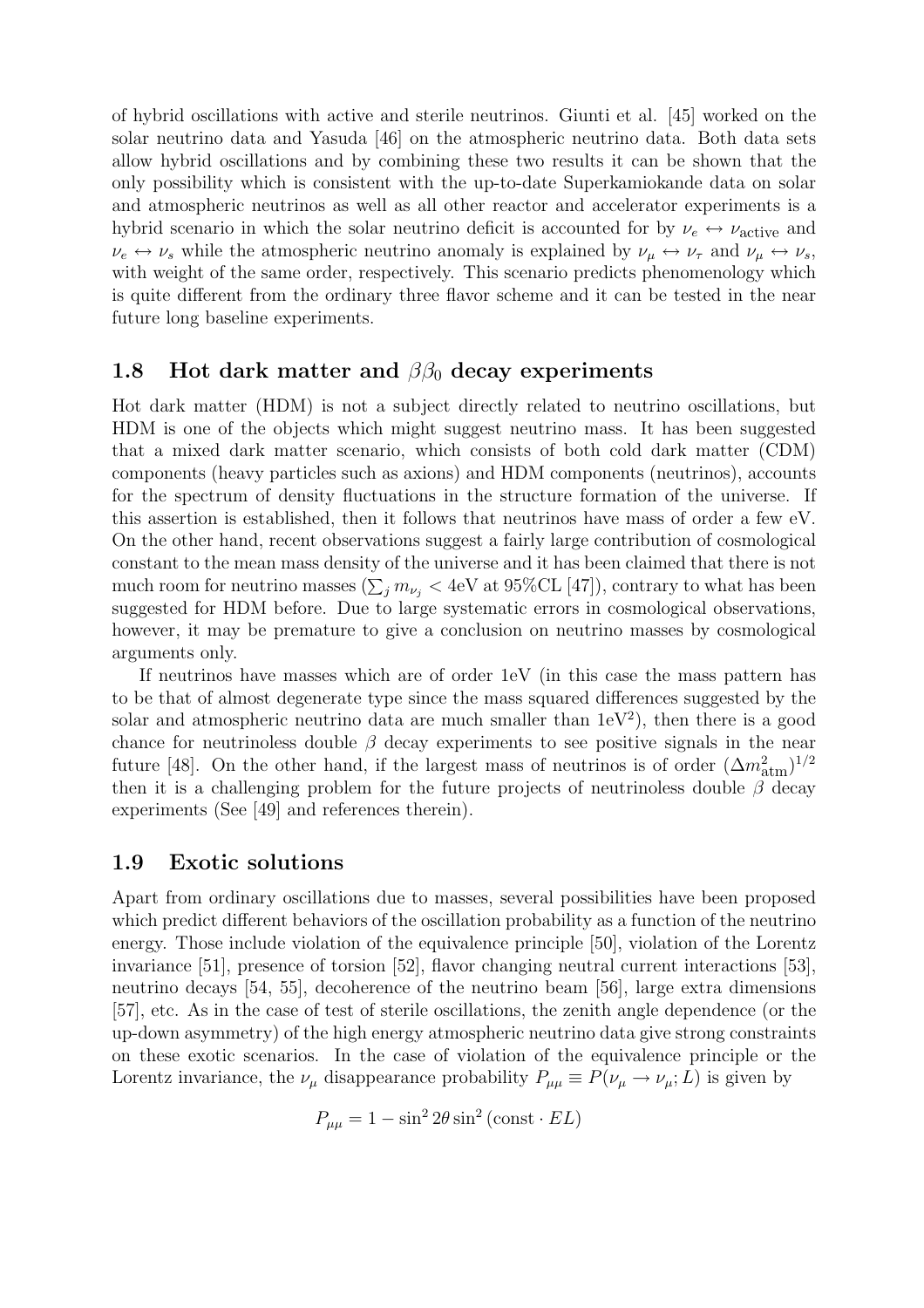

Figure 6:  $\chi^2$  of the SK atmospheric neutrino data as a function of index  $n(1-P_{\mu\mu})$  $\sin^2 2\theta \sin^2(\text{const} E^n L)$  [16].  $n = -1$  corresponds to ordinary oscillations due to masses.

and in the case of flavor changing neutral current interactions

$$
P_{\mu\mu} = 1 - \sin^2 2\theta \sin^2 (\text{const} \cdot L).
$$

Both possibilities are strongly disfavored (See Fig. 6). In the case of neutrino decays, which were originally introduced to try to explain the solar, atmospheric neutrinos and the LSND within the three flavor framework with two oscillation parameters  $\Delta m_{21}^2$ ,  $\Delta m_{32}^2$ and one neutrino decay constant  $\alpha$ , the disappearance probability is

$$
P_{\mu\mu} = \sin^4 \theta + \cos^4 \theta \exp(-\alpha L/E) + \frac{1}{2} \sin^2 2\theta \exp(-\alpha L/2E) \cos \left(\Delta m^2 L/2E\right)
$$

which has the following two extreme cases:

$$
P_{\mu\mu} = \sin^4 \theta + \cos^4 \theta \exp(-\alpha L/E) \qquad \Delta m^2 \to \infty \text{ (case A)},
$$
  

$$
P_{\mu\mu} = [\sin^2 \theta + \cos^2 \theta \exp(-\alpha L/2E)]^2 \qquad \Delta m^2 \to 0 \text{ (case B)}.
$$

If the case A gave a good fit to the data then it would be possible to account for the solar neutrino deficit, the atmospheric neutrino anomaly and the LSND data within the three flavor framework by putting  $\Delta m_{21}^2 = \Delta m_{\odot}^2$ ,  $\Delta m_{32}^2 = \Delta m_{\rm LSND}^2$ ,  $\alpha = \Delta m_{\rm atm}^2$ , but unfortunately it is not the case. It has been shown that the case A gives a bad fit [54] but the case B gives a good fit to the data [55]. Similarly, decoherence of the neutrino beam predicts

$$
P_{\mu\mu} = 1 - \sin^2 2\theta \left( 1 - e^{-\gamma L} \right),
$$

and this scenario has been shown to give a good fit to the data. Before the announcement against sterile oscillations in both solar and atmospheric neutrino data by the Superkamiokande group in June 2000, several groups claimed [57] that scenarios of large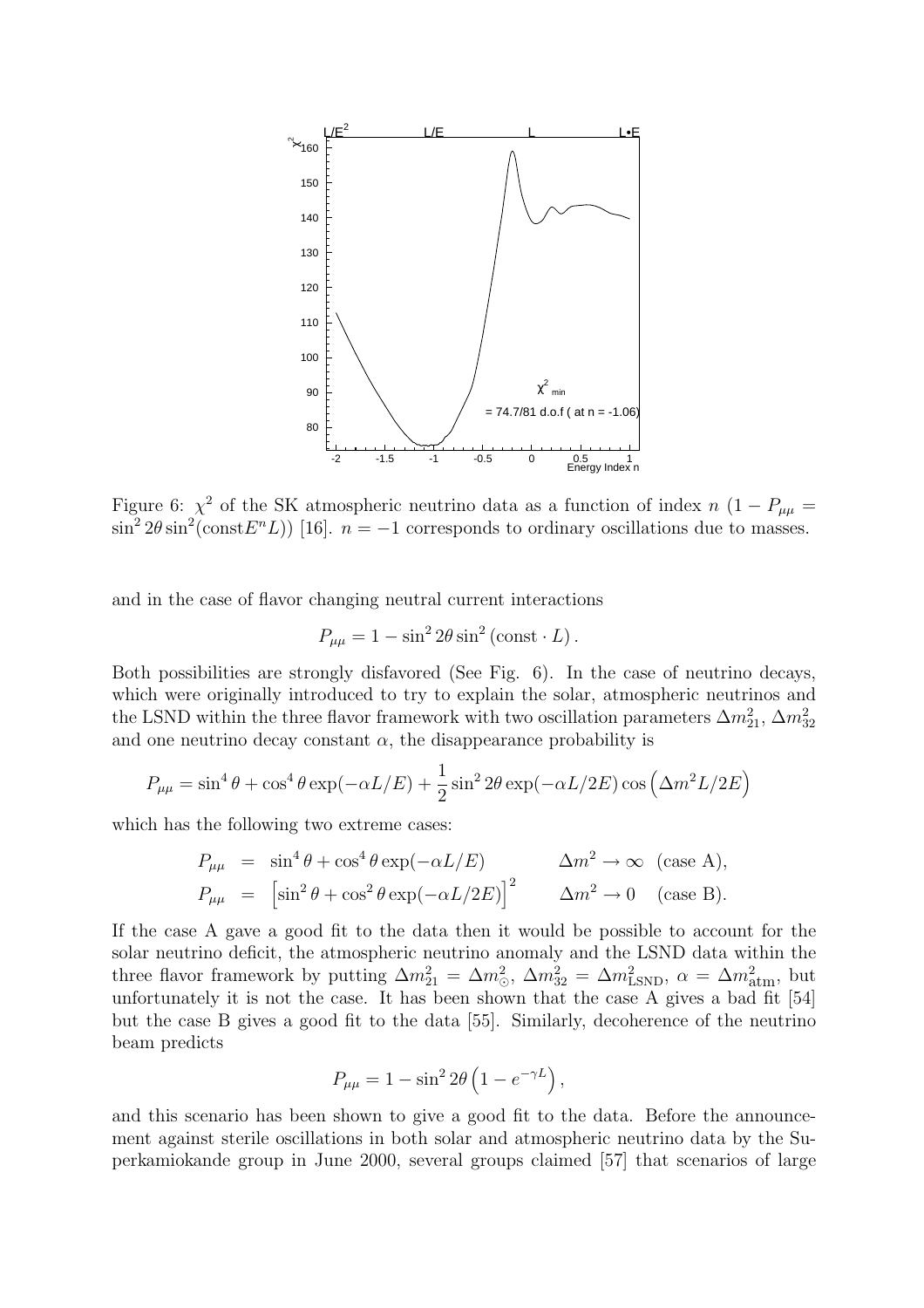extra dimension give a good fit to the data of solar neutrinos or atmospheric neutrinos. However, oscillations predicted by those scenarios are basically sterile oscillations and they may no longer give a good fit to the data.

# References

- [1] B. M. Pontecorvo, Sov. Phys. JETP 34, 247 (1958).
- [2] Z. Maki, M. Nakagawa and S. Sakata, Prog. Theor. Phys. 28, 870 (1962).
- [3] S.P. Mikheyev and A.Yu. Smirnov, Nuovo Cim. 9C, 17 (1986); L. Wolfenstein, Phys. Rev. D17, 2369 (1978).
- [4] A. I. Abazov et al., Phys. Rev. Lett. 67, 3332 (1991); J. N. Abdurashitov et al., Nucl. Phys. B (Proc. Suppl.) 38, 60 (1995); Nucl. Phys. B (Proc. Suppl.) 77, 20 (1999).
- [5] P. Anselmann et al., Phys. Lett. **B285**, 376 (1992); *ibid.* **B314**, 445 (1993); *ibid.* **327**, 377 (1994); ibid. B342, 440 (1995); ibid. B357, 237 (1995); ibid. B388, 384 (1996); Nucl. Phys. B (Proc. Suppl.) 77, 26 (1999).
- [6] M. Altmann et al., Phys. Lett. B490, 16 (2000).
- [7] B.T. Cleveland et al., Nucl. Phys. B (Proc. Suppl.) 38, 47 (1995).
- [8] K.S. Hirata et al., Phys. Rev. Lett. 63, 16 (1989); ibid. 65, 1297 (1990); ibid. 65, 1301 (1990); ibid. 66, 9 (1991); Phys. Rev. D44, 2241 (1991); Y. Fukuda et al., Phys. Rev. Lett. 77, 1683 (1996).
- [9] Y. Fukuda et al., Phys. Rev. Lett. 81, 1158 (1999); ibid. 82, 1810 (1999); ibid. 82, 2430 (1999).
- [10] J. Peltoniemi, http://cupp.oulu.fi/neutrino/.
- [11] J.N. Bahcall, S. Basu and M.H. Pinsonneault, Phys. Lett. B433, 1 (1998).
- [12] Y. Suzuki, talk at 19th International Conference on Neutrino Physics and Astrophysics (Neutrino 2000), Sudbury, Canada, June 16-22, 2000 (http://nu2000.sno.laurentian.ca/Y.Suzuki/).
- [13] M.C. Gonzalez-Garcia and C. Pena-Garay, hep-ph/0009041.
- [14] G.L. Fogli, E. Lisi, D. Montanino, and A. Palazzo, Phys. Rev. D62, 113003 (2000).
- [15] A.Yu. Smirnov, talk at Europhysics Neutrino Oscillation Workshop (NOW2000), Conca Specchiulla (Otranto, Italy), September 9-16, 2000 (http://www.ba.infn.it/ now2000/views/slides/Smirnov/) and private communication.
- [16] J.G. Learned, hep-ex/0007056.
- [17] M. Aglietta et al., Europhys. Lett. 8, 611 (1989).
- [18] D. Casper et al., Phys. Rev. Lett. 66, 2561 (1989); R. Becker-Szendy et al., Phys. Rev. D46, 3720 (1989).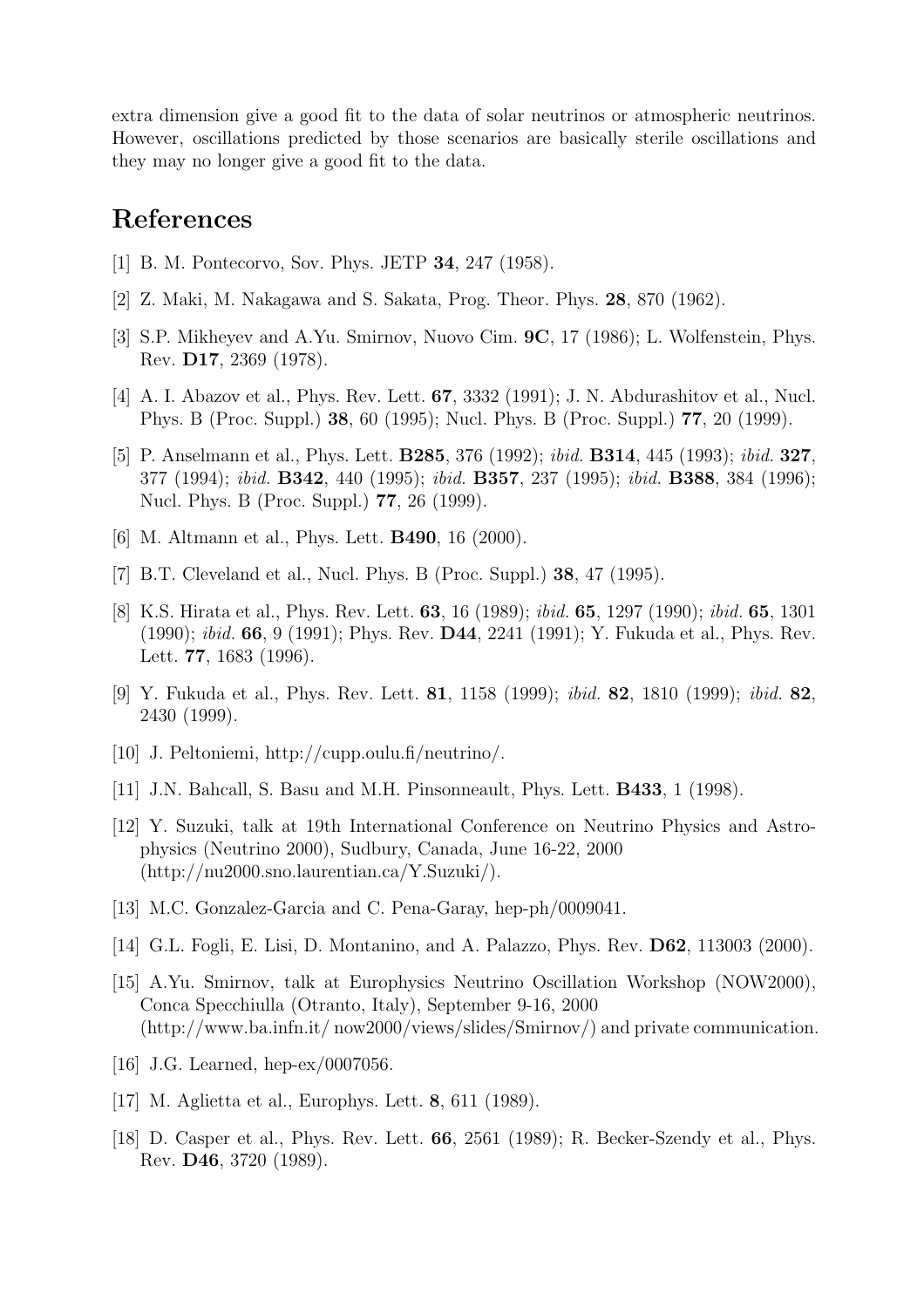- [19] K.S. Hirata et al., Phys. Lett. f B205, 416 (1988); Phys. Lett. B280, 146 (1992); Y. Fukuda et al., Phys. Lett. **B335**, 237 (1994).
- [20] Ch. Berger et al., Phys. Lett. B227, 489 (1989); ibid. B245, 305 (1990); K. Daum et al, Z. Phys. C66 (1995) 417.
- [21] W.W.M., Allison et. al., Phys. Lett. B391, 491 (1997); E. Peterson, Nucl. Phys. B (Proc. Suppl.) 77, 111 (1999).
- [22] Y. Fukuda et al., Phys. Lett. **B433**, 9 (1998); Phys. Lett. **B436**, 33 (1998); Phys. Rev. Lett. 81, 1562 (1998).
- [23] F. Ronga, Nucl. Phys. B (Proc. Suppl.) 77, 117 (1999).
- [24] B. Ackar et al., Nucl. Phys. B434, (1995) 503.
- [25] M. Apollonio et al., 1998, Phys. Lett. B466, 415.
- [26] G. Mills, talk at 19th International Conference on Neutrino Physics and Astrophysics (Neutrino 2000), Sudbury, Canada, June 16-22, 2000 (http://nu2000.sno.laurentian.ca/G.Mills/).
- [27] C.-S. Lim, Proc. of the BNL Neutrino Workshop on Opportunities for Neutrino Physics at BNL, Upton, N.Y., February 5-7, 1987, ed. by M. J. Murtagh, p111; A. Yu. Smirnov, Proc. of the Int Symposium on Neutrino Astrophysics, Takayama/Kamioka 19 - 22 October 1992, ed. by Y. Suzuki and K. Nakamura, p.105.
- [28] G.L. Fogli, E. Lisi, A. Marrone and D. Montanino, hep-ph/0009269.
- [29] M.C. Gonzalez-Garcia, M. Maltoni, C. Pena-Garay and J.W.F. Valle, Phys. Rev. D63, 033005 (2001).
- [30] Q.Y. Liu and A.Yu. Smirnov, Nucl. Phys. **B524**, 505 (1998).
- [31] R. Barbieri and A. Dolgov, Phys. Lett. B237, 440 (1990), Nucl. Phys. B349, 743 (1991); K. Kainulainen, Phys. Lett. B244, 191 (1990); K. Enqvist, K. Kainulainen and M. Thomson, Nucl. Phys. B373, 498 (1992), Phys. Lett. B288, 145 (1992); X. Shi, D.N. Schramm and B.D. Fields, Phys. Rev. D48, 2563 (1993).
- [32] R. Foot and R. R. Volkas, Phys. Rev. D55, 5147 (1997); Astropart. Phys. 7, 283 (1997); Phys. Rev. D56, 6653 (1997).
- [33] S. Esposito, G. Mangano, A. Melchiorri, G. Miele and O. Pisanti Phys. Rev. D63, 043004 (2001).
- [34] P. de Bernardis et al., Nature 404, 955 (2000).
- [35] A. Balbi et al., Ap. J. 545, L1 (2000).
- [36] Y. Fukuda et al., Phys. Rev. Lett. 85, 3999 (2000).
- [37] C. Giunti and M. Laveder, hep-ph/0010009.
- [38] O.L.G. Peres and A.Yu. Smirnov, hep-ph/0011054.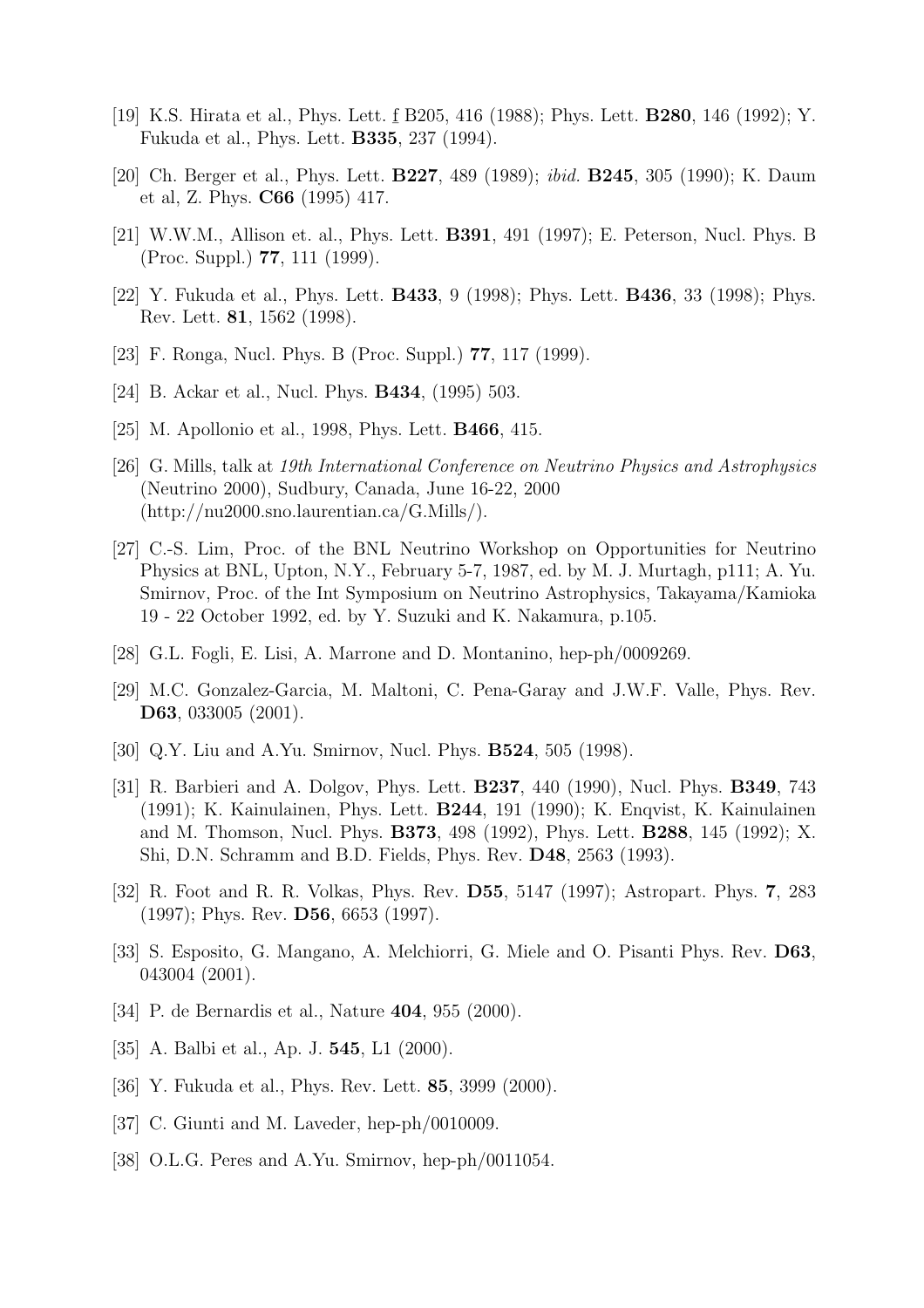- [39] O. Yasuda, hep-ph/0102166.
- [40] N. Okada and O. Yasuda, Int. J. Mod. Phys. A12, 3669 (1997).
- [41] S.M. Bilenky, C. Giunti and W. Grimus, Eur. Phys. J. C1, 247 (1998).
- [42] F. Dydak et al., Phys. Lett. B 134, 281 (1984).
- [43] V. Barger, B. Kayser, J. Learned, T. Weiler and K. Whisnant, Phys. Lett. B489, 345 (2000).
- [44] S.M. Bilenky, C. Giunti, W. Grimus and T. Schwetz, Astropart. Phys. 11, 413 (1999).
- [45] C. Giunti, M. C. Gonzalez-Garcia and C. Peña-Garay, Phys. Rev.  $\mathbf{D62}$ , 013005  $(2000);$
- [46] O. Yasuda, hep-ph/0006319.
- [47] W. Hu, M. Fukugita, M. Zaldarriaga and M. Tegmark, astro-ph/0006436.
- [48] H. Minakata and O. Yasuda, Phys. Rev. **D56**, 1692 (1997); Nucl. Phys. **B523**, 597 (1998).
- [49] H.V. Klapdor-Kleingrothaus, H. Pas and A.Yu. Smirnov, hep-ph/0003219.
- [50] M. Gasperini, Phys. Rev. D38, 2635 (1988); A. Halprin and C. N. Leung, Phys. Rev. Lett. 67, 1833 (1991)
- [51] S. Coleman and S.L. Glashow, Phys. Lett. B405, 249 (1997); D. Colladay and V.A. Kostelecky, Phys. Rev. D55, 6760 (1997).
- [52] V. De Sabbata and M. Gasperini, Nuovo Cim. 65 A, 479 (1981).
- [53] E. Roulet, Phys. Rev. D 44, 935 (1991); M. M. Guzzo, A. Masiero and S. T. Petcov, Phys. Lett. B 260, 154 (1991); V. Barger, R. J. N. Phillips and K. Whisnant, Phys. Rev. D 44, 1629 (1991).
- [54] V. Barger, J.G. Learned, S. Pakvasa and T.J. Weiler, Phys. Rev. Lett. 82, 2640 (1999); P. Lipari and M. Lusignoli, Phys. Rev. D60, 013003 (1999); G.L. Fogli, E. Lisi and A. Marrone, Phys. Rev. D59, 117303 (1999); S. Choubey and S. Goswami, Astropart. Phys. 14, 67 (2000).
- [55] V. Barger, J.G. Learned, P. Lipari, M. Lusignoli, S. Pakvasa and T.J. Weiler, Phys. Lett. B462, 109 (1999).
- [56] E. Lisi, A. Marrone and D. Montanino, Phys. Rev. Lett. 85, 1166 (2000);
- [57] R.N. Mohapatra, S. Nandi and A. Perez-Lorenzana, Phys. Lett. B466, 115 (1999); R. N. Mohapatra and A. Perez-Lorenzana, Nucl. Phys. B576, 466 (2000); Y. Grossman and M. Neubert, Phys. Lett. B474, 361 (2000); G. Dvali and A. Yu. Smirnov, Nucl. Phys. B563, 63 (1999); R. Barbieri, P. Creminelli and A. Strumia, Nucl. Phys. B585, 28 (2000).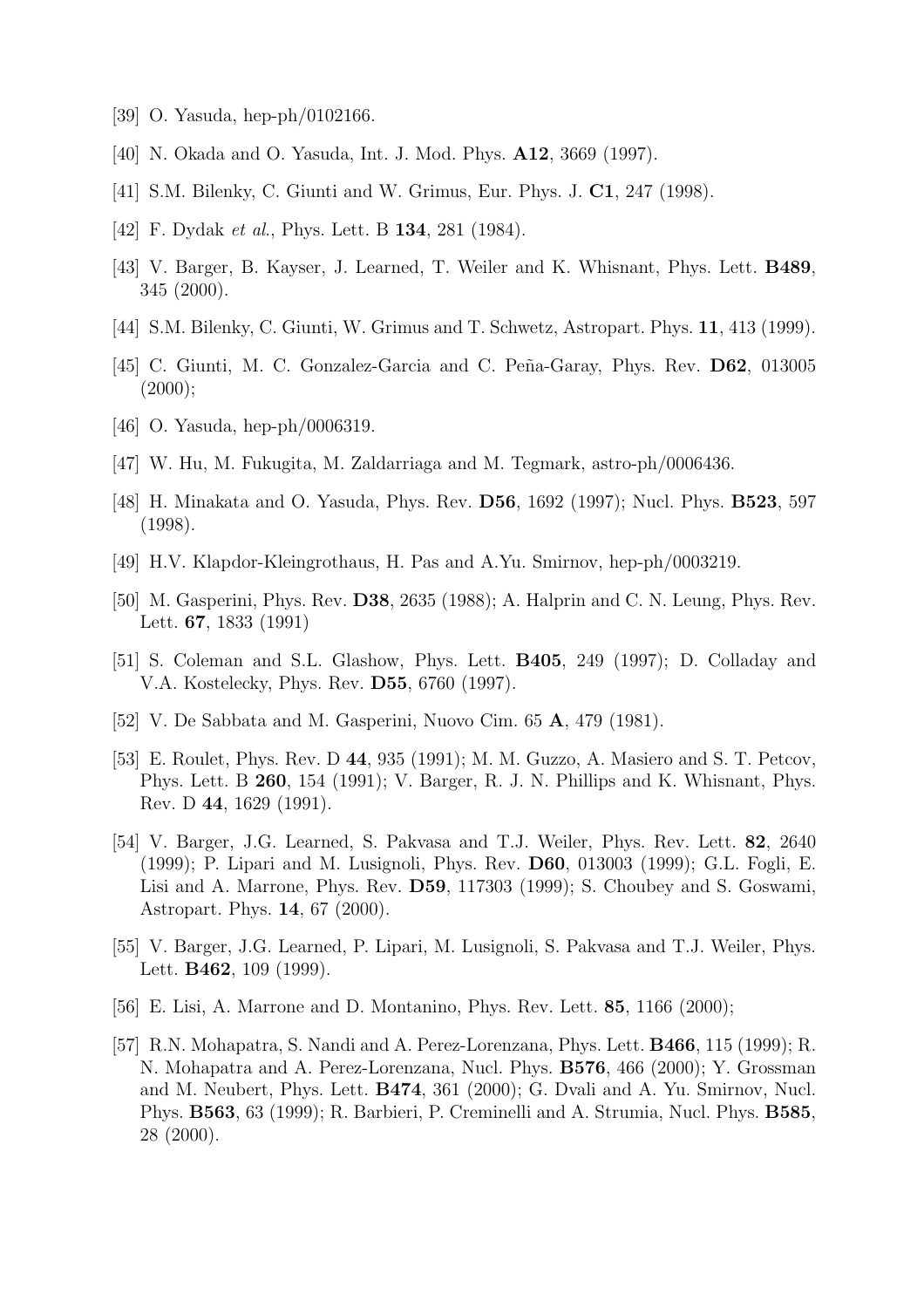# 2 Summary of research results

One of the main subjects Yasuda has been working on is examination of a hypothesis that the atmospheric neutrino anomaly is explained by neutrino oscillations. By numerical calculations which almost simulate the Monte Carlo results by Super-Kamiokande, various aspects of the atmospheric neutrino data were worked out. The atmospheric neutrino data of Super-Kamiokande were analyzed in the frameworks of two, three and four flavors. In the case of two flavors, the contained event data were analyzed under the hypothesis of  $\nu_\mu \leftrightarrow \nu_\tau$  and  $\nu_\mu \leftrightarrow \nu_s$  (sterile neutrinos) oscillations and both scenarios turned out to be acceptable [2, 7]. Also exotic possibilities, such as violation of the equivalence principle or flavor changing neutral current interactions were examined [6], and all these scenarios turned out to be acceptable as far as the contained events are concerned. In the case of three flavors, it was shown that a relatively large value of  $\theta_{13}$  is allowed without the CHOOZ constraint [3, 4, 5]. In the case of four flavors, it was found that a large class of the hybrid oscillations with  $\nu_\mu \leftrightarrow \nu_\tau$  and  $\nu_\mu \leftrightarrow \nu_s$  is still allowed despite the zenith angle dependence of the upward going mu data by Super-Kamiokande [12, 14]. Combining this result and that by Gonzalez-Garcia et al. on the solar neutrino data, it was concluded that the only solutions consistent with the data of solar and atmospheric neutrinos are hybrid of active and sterile oscillations in both solar and atmospheric neutrinos and some implications to long baseline experiments were discussed [16].

Yasuda has also worked on the implications of neutrino oscillations for high energy cosmic neutrinos in the three and four flavor framework [10, 11]. It was shown that AMANDA-type experiments would not be able to gain any information in the three flavor case while some information on the mixing matrix may be obtained in the four flavor case.

Since the end of 1999 Yasuda has been mainly working on the phenomenology of long baseline experiments and neutrino factories. It was shown that the effects of CP violation can be enhanced due to matter effects if one looks at T violation at very low energy, even if the solar neutrino oscillation is described by the small mixing MSW solution [9]. Optimization of signals of CP violation at neutrino factories with respect to the baseline and the muon energy was also discussed and the conclusion was that the signal is optimized for the baseline approximately 3000km and the muon energy 50 GeV [13].

Minakata and Yasuda have worked on implications of massive neutrinos to neutrinoless double beta decay experiments [1, 8, 30]. By imposing constraints from both solar and atmospheric neutrino data possible consequences to neutrinoless double beta decay experiments were discussed, particularly in the case where all three neutrinos have masses of a few eV. It was found that a scheme with almost degenerate massive neutrinos which is suggested by the mixed dark matter scenario inevitably implies a positive signal in neutrinoless double beta decay experiments.

Minakata has worked on analyses of solar neutrino data with Nunokawa. By performing an updated model-independent analysis, it was found that astrophysical solutions to the solar neutrino problem are disfavored at more than  $5\sigma$  and a new way of illuminating the suppression pattern of various solar neutrino fluxes was proposed [23, 24]. The possibility of observing CP violation in measurements of solar neutrinos was also examined and it was shown that the CP phase disappears in the survival probability of  $\nu_e$  [25].

Minakata has also studied systematically with Nunokawa how to measure CP violation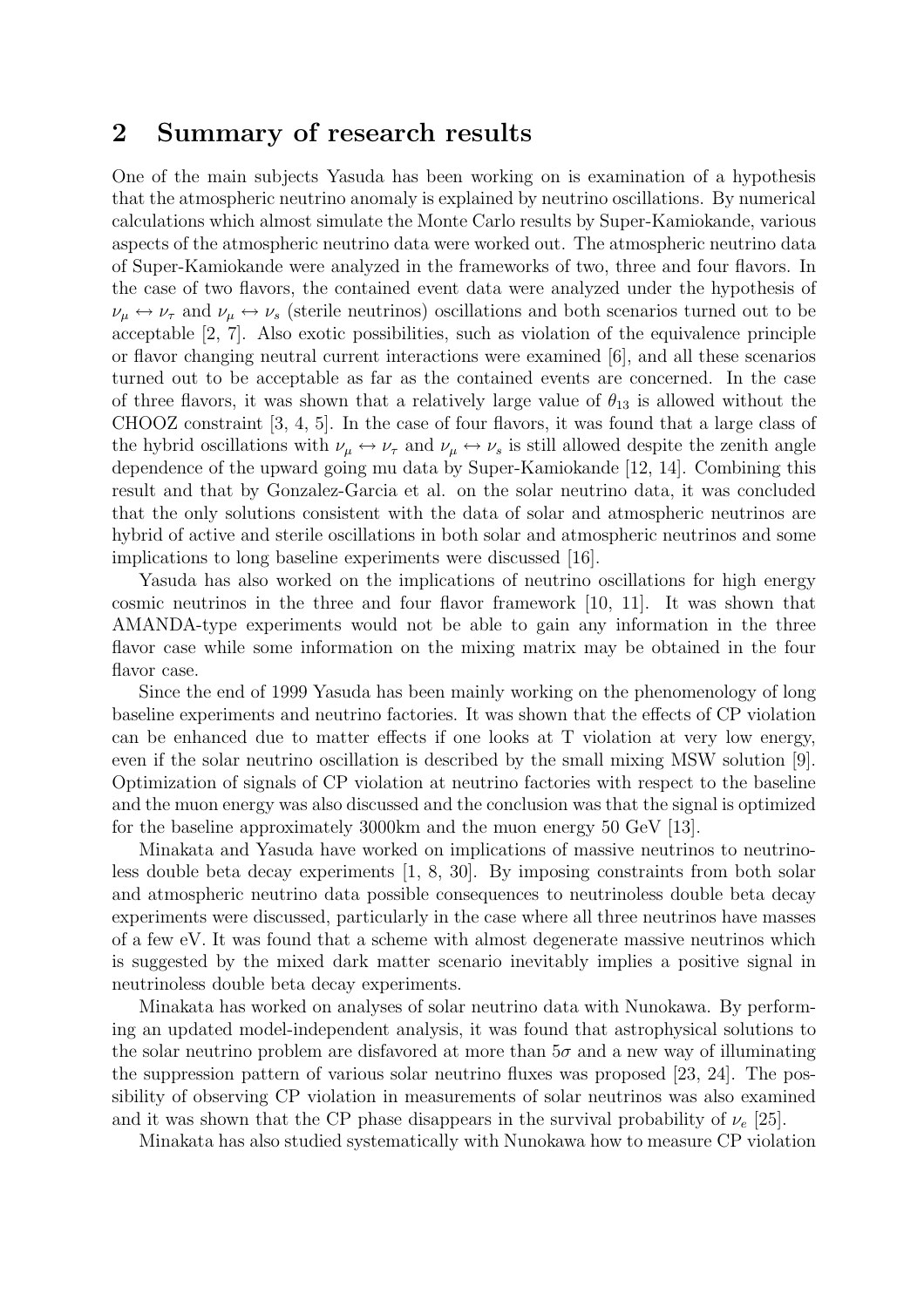in long baseline neutrino experiments. In [21] CP violation and matter effects in neutrino oscillations were discussed in detail using perturbation theory in matter effects and it was shown that the genuine CP violating effect is small. In [26, 28] a phenomenon of "vacuum mimicking" was utilized in the context of the low-energy option and it preceded the proposal by B. Richter. Though the concrete experiment described in the work using 100 MeV neutrino beam is not completely feasible under the present technology, it can be a useful starting point toward searching for the optimal parameters.

Minakata also worked on supernova neutrinos in the three flavor framework of neutrino oscillations and it was shown that inverted and normal hierarchy patterns can be distinguished under a certain condition by neutrino conversion from supernovae [29]. Data of SN1987A were analyzed and a strong indication was obtained that the inverted mass hierarchy is disfavored unless  $\theta_{13}$  is extremely small.

Kajita has been working on experiments of atmospheric and solar neutrinos as a leader in the Superkamiokande (SK) collaboration.

In February and May 1998 the SK group published papers on the sub-GeV [32] and the multi-GeV [33] data of atmospheric neutrinos for 25.5 kt·yr, and they have shown that the double ratios from both data give values which are significantly smaller than 1. Subsequently they published a paper [36, 37, 38] on the analysis of the contained and partially contained even data for 33.0 kt·yr, and from the zenith angle dependent deficit of mu-like events it was concluded that their data can be interpreted as evidence of neutrino oscillation. This work has caught a lot of attention not only from physicists but also from the media. The SK group has published its results on the upward through going  $\mu$  data [41] and the upward stopping  $\mu$  data [44]. Again their results are perfectly consistent with an oscillation hypothesis, although the allowed regions obtained were wider than that of the contained event data. They also published a paper on the East-West anisotropy of the atmospheric neutrino data [42] and they have shown that the azimuthal angle dependence of the data agrees with the prediction of the Monte Carlo simulations. Since the azimuthal angle dependence is supposed to be free from neutrino oscillations this result indicates that our knowledge on the atmospheric neutrino flux is correct. In [48] they have examined a hypothesis of sterile neutrino oscillations in the atmospheric neutrino data. By looking at the zenith angle dependence of the upward going  $\mu$  data and the enriched neutral current multi-ring events, they excluded the  $\nu_{\mu} \leftrightarrow \nu_{s}$  scenario at 95%CL. This work has given strong constraints on various models.

In the mean time the SK group has worked on solar neutrino experiments. In April 1998 they published the first paper on the solar neutrino data for 297 days from the SK experiments [34]. With the threshold energy 6.5 MeV they have observed the solar neutrino flux which is significantly smaller than the theoretical prediction and is consistent with the older results by Kamiokande. In October 1998 they published the result on the day-night asymmetry of the solar neutrino flux using their data for 504 days and they obtained the exclusion region in the oscillation parameter space [39]. In December 1998 they published a paper on the energy spectrum of solar neutrinos, again with their data for 504 days [40]. The energy spectrum turned out to be rather flat except for the high energy region  $\sim$  14 MeV, where theory gives a poorer prediction due to the uncertainty on the hep neutrino flux. Measurement of radon concentration in the SK detector was performed using the radon monitoring system [43]. The radioactivity from radon, which is a major background for observing solar neutrinos, turned out to be quite small.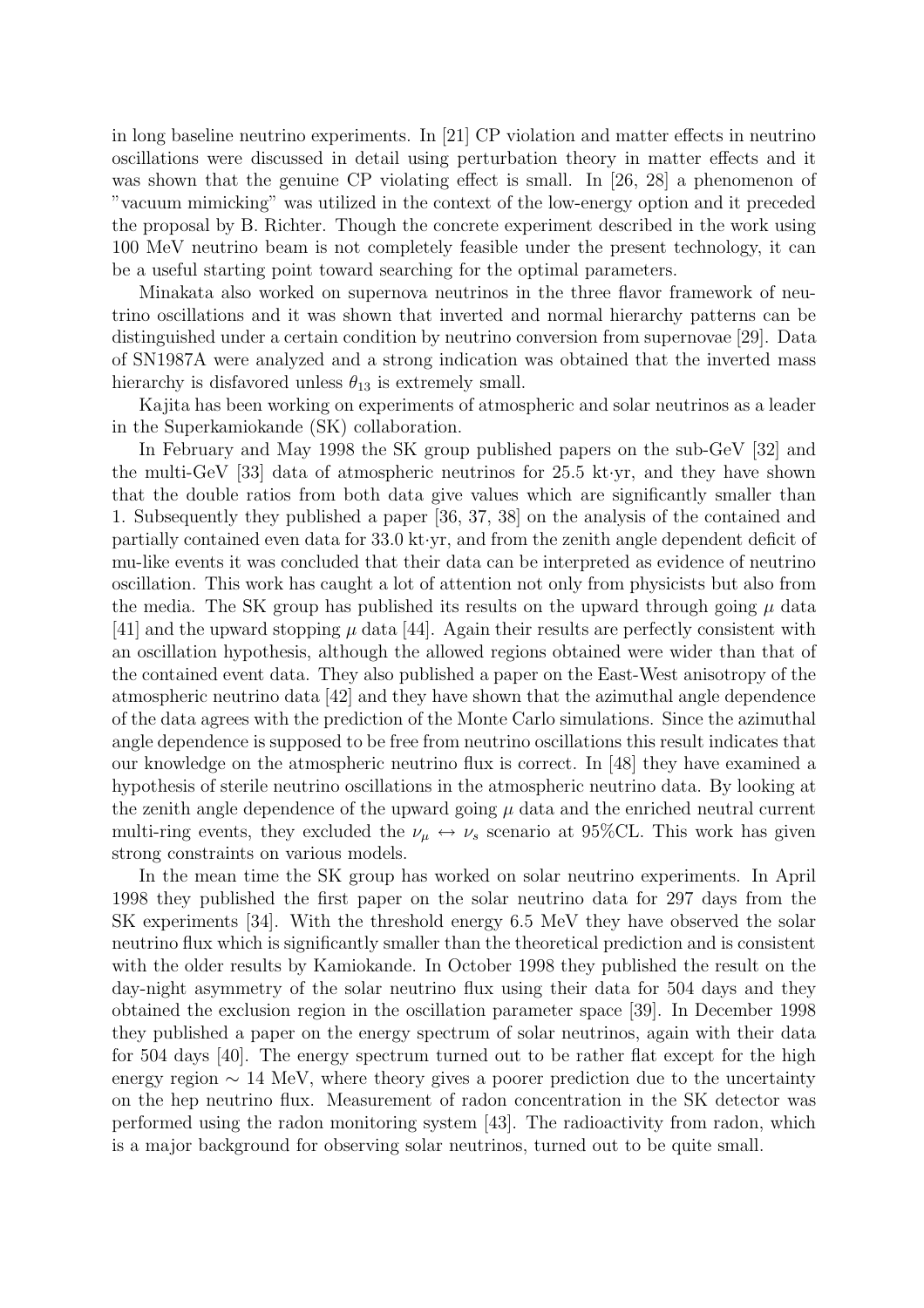# 3 List of papers

- [1] H. Minakata and O. Yasuda Dark Matter Neutrinos Must Come with Degenerate Masses, Nucl. Phys. B523, 597  $-610(1998)$ .
- [2] R. Foot, R.R. Volkas and O. Yasuda Comparing and Contrasting the  $\nu_{\mu} \rightarrow \nu_{\tau}$  and  $\nu_{\mu} \rightarrow \nu_{s}$  Solutions to the Atmospheric Neutrino Problem with Super-Kamiokande Data, Phys. Rev. D58, 013006-1  $-013006-9(1998)$ .
- [3] R. Foot, R.R. Volkas and O. Yasuda Confronting Solutions to the Atmospheric Neutrino Anomaly Involving Large Angle  $\nu_{\mu} \rightarrow \nu_{e}$  Oscillations with Super-Kamiokande and CHOOZ, Phys. Lett. **B433**, 82 – 87 (1998).
- [4] O. Yasuda

Three Flavor Neutrino Oscillation Analysis of the Super-Kamiokande Atmospheric Neutrino Data, Phys. Rev. D58, 091301-1 – 091301-5 (1998).

[5] O. Yasuda

Three Flavor Neutrino Oscillation Analysis of the Super-Kamiokande Atmospheric Neutrino Data, Proceedings of Symposium on New Era in Neutrino Physics (Universal Academy Press, Inc., Tokyo, eds. H. Minakata and O. Yasuda), p 165 – 177 (1999).

- [6] R. Foot, C.N. Leung and O. Yasuda Atmospheric Neutrino Tests of Neutrino Oscillation Mechanisms, Phys. Lett. B443,  $185 - 190$  (1998).
- [7] O. Yasuda

 $\nu_\mu \leftrightarrow \nu_\tau$  vs  $\nu_\mu \leftrightarrow \nu_s$  Solutions for the Atmospheric Neutrino Problem, Nucl. Phys. B (Proc. Suppl.)  $77, 146 - 150$  (1999).

[8] O. Yasuda

Constraining Degenerate Neutrino Masses and Implications, Proceedings of 2nd Int. Conf. Physics Beyond the Standard Model, (IOP Bristol, eds. Klapdor-Kleingrothaus and I. Krivosheina), p 223 – 235 (2000).

[9] O. Yasuda

Three Flavor Neutrino Oscillations and Application to Long Baseline Experiments, Acta Physica Polonica B30, 3089 – 3103 (1999).

- [10] H. Athar, M. Jezabek and O. Yasuda Effects of Neutrino Mixing on High-energy Cosmic Neutrino Flux, Phys. Rev. D62,  $103007-1 - 103007-8$  (2000).
- [11] O. Yasuda

Neutrino Oscillations in High Energy Cosmic Neutrino Flux, Proceedings of Workshop on Neutrinos Oscillations and Their Origin (Universal Academy Press, Inc.,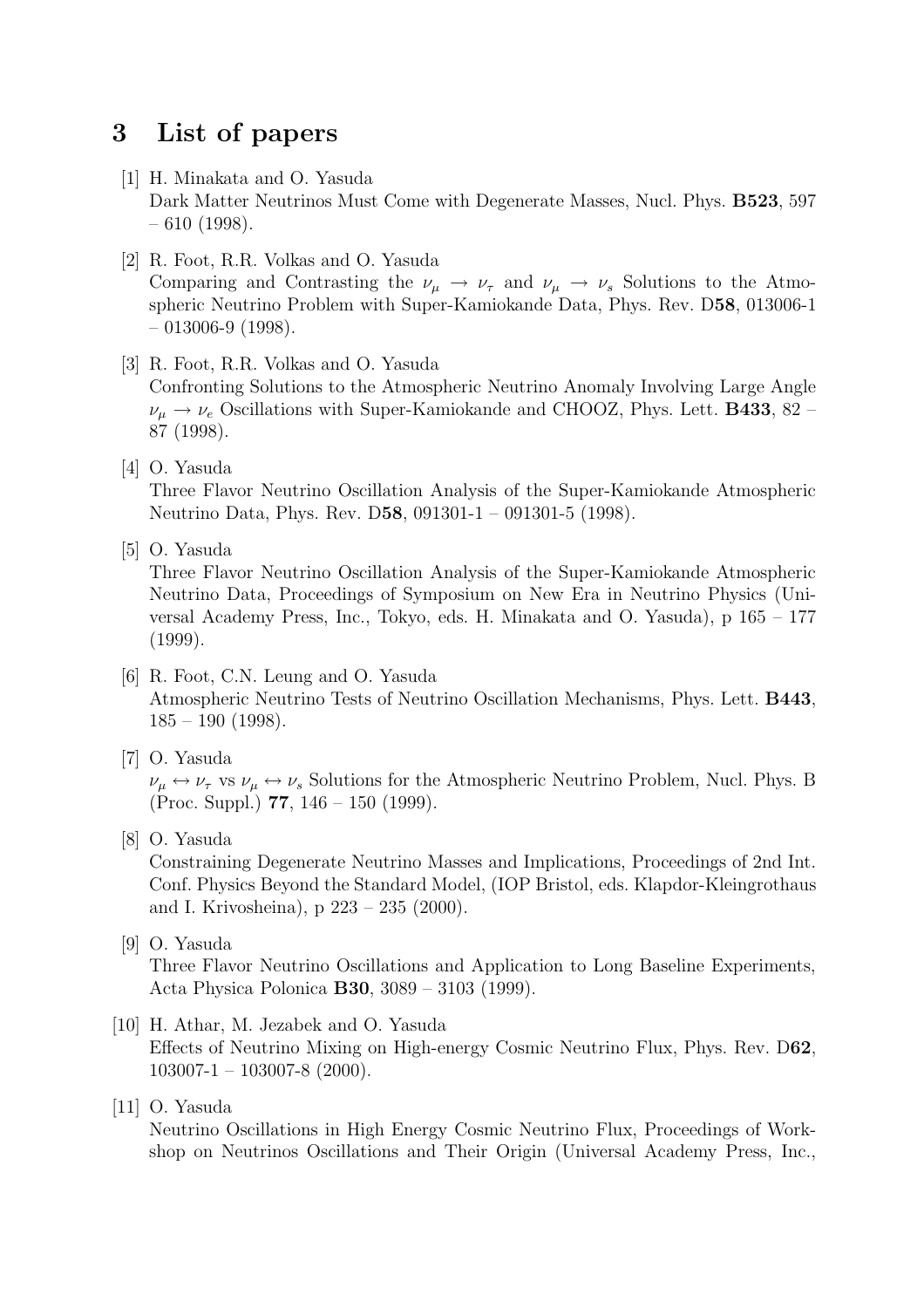Tokyo, eds. Y. Suzuki, M. Nakahata, M. Shiozawa and K. Kaneyuki), p 271 – 274  $(2000).$ 

[12] O. Yasuda

Four Neutrino Oscillation Analysis of the Super-Kamiokande Atmospheric Neutrino Data, hep-ph/0006319, submitted to Phys. Rev. D.

[13] O. Yasuda

Phenomenology of Neutrino Oscillations at a Neutrino Factory, Proceedings of KEK International Workshop on High Intensity Muon Sources (World Scientific, Singapore, eds. Y. kuno and T. Yokoi), p 107 – 118 (2001).

[14] O. Yasuda

Analysis of the Super-Kamiokande Atmospheric Neutrino Data in the Framework of Four Neutrino Mixings, hep-ph/0007076, to be published in Proceedings of International Workshop on Muon Storage Ring for a Neutrino Factory (NUFACT'00), Monterey, California, 22 – 26 May 2000.

#### [15] P. Hernandez and O. Yasuda

Neutrino Oscillation Physics at a  $\nu$  Factory, to be published in Proceedings of International Workshop on Muon Storage Ring for a Neutrino Factory (NUFACT'00), Monterey, California, 22 – 26 May 2000.

[16] O. Yasuda

Four Neutrino Oscillation Analysis of Atmospheric Neutrino Data and Application to Long Baseline Experiments, hep-ph/0008256, to be published in Proceedings of 30th International Conference on High-energy Physics (ICHEP 2000), Osaka, Japan, 27 July – 2 August 2000.

[17] O. Yasuda

Neutrino Oscillations with Four Generations, hep-ph/0102166, to be published in Proceedings of Joint U.S. / Japan Workshop on New Initiatives in Muon Lepton Flavor Violation and Neutrino Oscillation with High Intense Muon and Neutrino Sources, 2 – 6 October 2000, Honolulu, Hawaii.

[18] O. Yasuda

Various Solutions of the Atmospheric Neutrino Data, hep-ph/0102167, to be published in Proceedings of 2nd Workshop on Neutrino Oscillations And Their Origin (NOON 200), 6 – 18 December 2000, Tokyo, Japan.

[19] H. Minakata

Three-Flavor Analysis of Neutrino Mixing with and without Mass Hierarchy, Current Topics in Physics (World Scientific, Singapore, eds. Y.M. Cho, J.B. Hong and C.N. Yang), Vol. II, p 983 – 993 (1998).

#### [20] H. Minakata and Y. Shimada

Can Long-Baseline Neutrino Oscillation Experiments Tell Us about Neutrino Dark Matter?, Astroparticle Phys. 8, 193 – 200 (1998).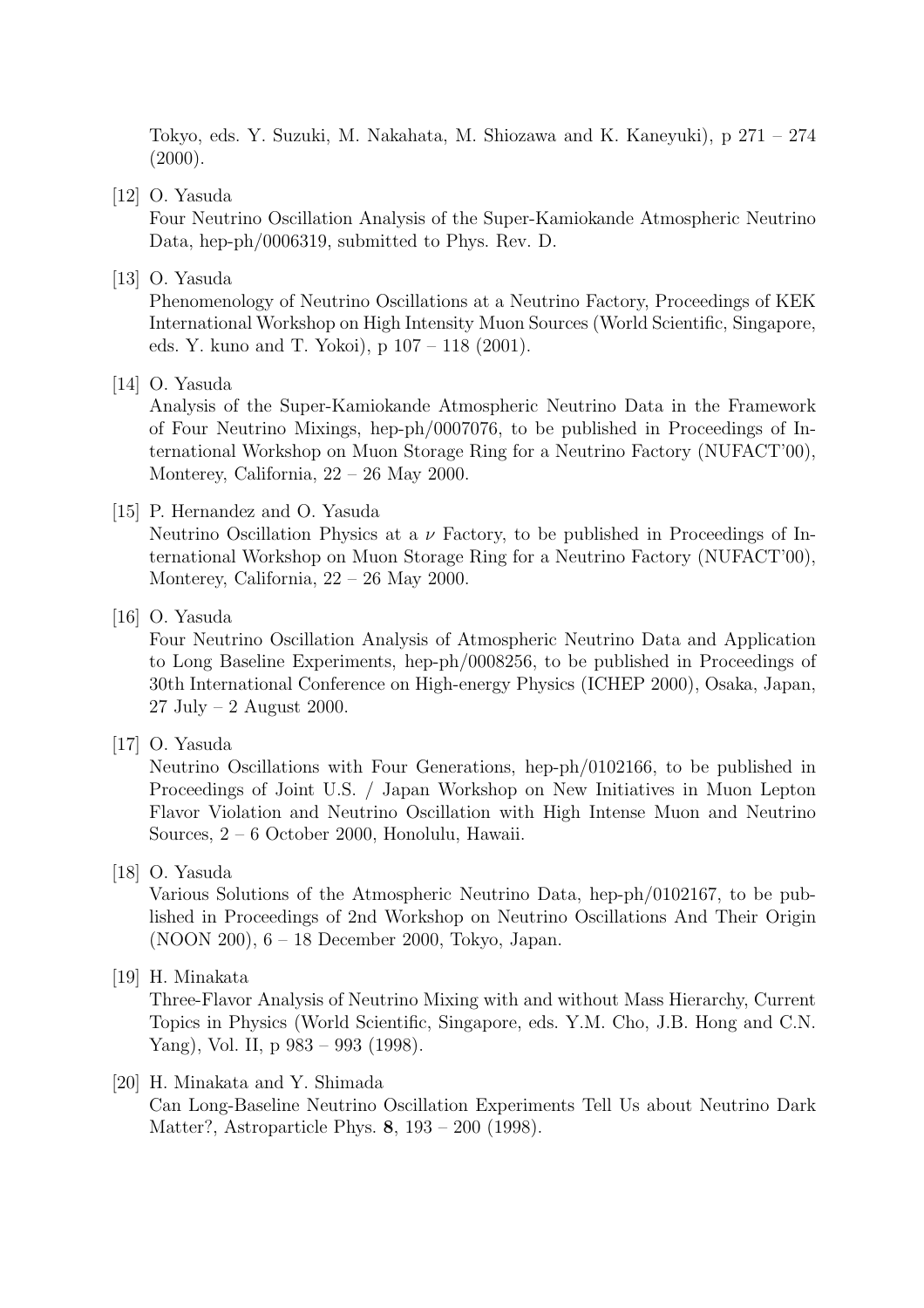[21] H. Minakata and H. Nunokawa

CP Violation VS. Matter Effect in Long Baseline Neutrino Oscillation Experiments, Phys. Rev. D57, 4403 – 4417 (1998).

- [22] H. Minakata Accelerator Test of the Dark Matter Neutrino Hypothesis, in Proceedings of The Eighth Marcel Grossmann Meeting (World Scientific, Singapore, eds. T. Piran and R. Ruffini), p 1441 – 1443 (1999).
- [23] H. Minakata and H. Nunokawa Current Status of the Solar Neutrino Problem With Super-Kamiokande, Phys. Rev. D59, 073004-1 – 073004-8 (1999).
- [24] H. Minakata and H. Nunokawa Model Independent Analysis of the Solar Neutrino Data, Proceedings of Symposium on New Era in Neutrino Physics (Universal Academy Press, Inc., Tokyo, eds. H. Minakata and O. Yasuda), p 209 – 218 (1999).
- [25] H. Minakata and S. Watanabe Solar Neutrinos and Leptonic CP Violation, Phys. Lett. B468, 256 – 260 (1999).
- [26] H. Minakata and H. Nunokawa Measuring Leptonic CP Violation by Low-energy Neutrino Oscillation Experiments, Phys. Lett. B495, 369 – 377 (2000).
- [27] H. Minakata Answering the Sphinx's Questions on Neutrinos, Proceedings of Workshop on Neutrinos Oscillations and Their Origin (Universal Academy Press, Inc., eds. Y. Suzuki, M. Nakahata, M. Shiozawa and K. Kaneyuki), p 343 – 346 (2000).
- [28] H. Minakata and H. Nunokawa Measuring CP Violation by Low-energy Medium Baseline Neutrino Oscillation Experiments, hep-ph/0009091, to be published in Proceedings of International Workshop on Muon Storage Ring for a Neutrino Factory (NUFACT'00), Monterey, California, 22-26 May 2000.
- [29] H. Minakata and H. Nunokawa Inverted Hierarchy of Neutrino Masses Disfavored by Supernova 1987a, hepph/0010240, to be published in Phys. Lett. B.
- [30] H. Minakata

Degenerate and Other Neutrino Mass Scenarios and Dark Matter, hep-ph/0101148, to be published in Proceedings of 3rd International Conference on Dark Matter in Astro and Particle Physics (Dark 2000), Heidelberg, Germany, 10 – 16 July 2000.

[31] H. Minakata

The Three Neutrino Scenario, hep-ph/0101231, to be published in Proceedings of Europhysics Neutrino Oscillation Workshop (NOW 2000), Conca Specchiulla, Otranto, Lecce, Italy,  $9 - 16$  September 2000.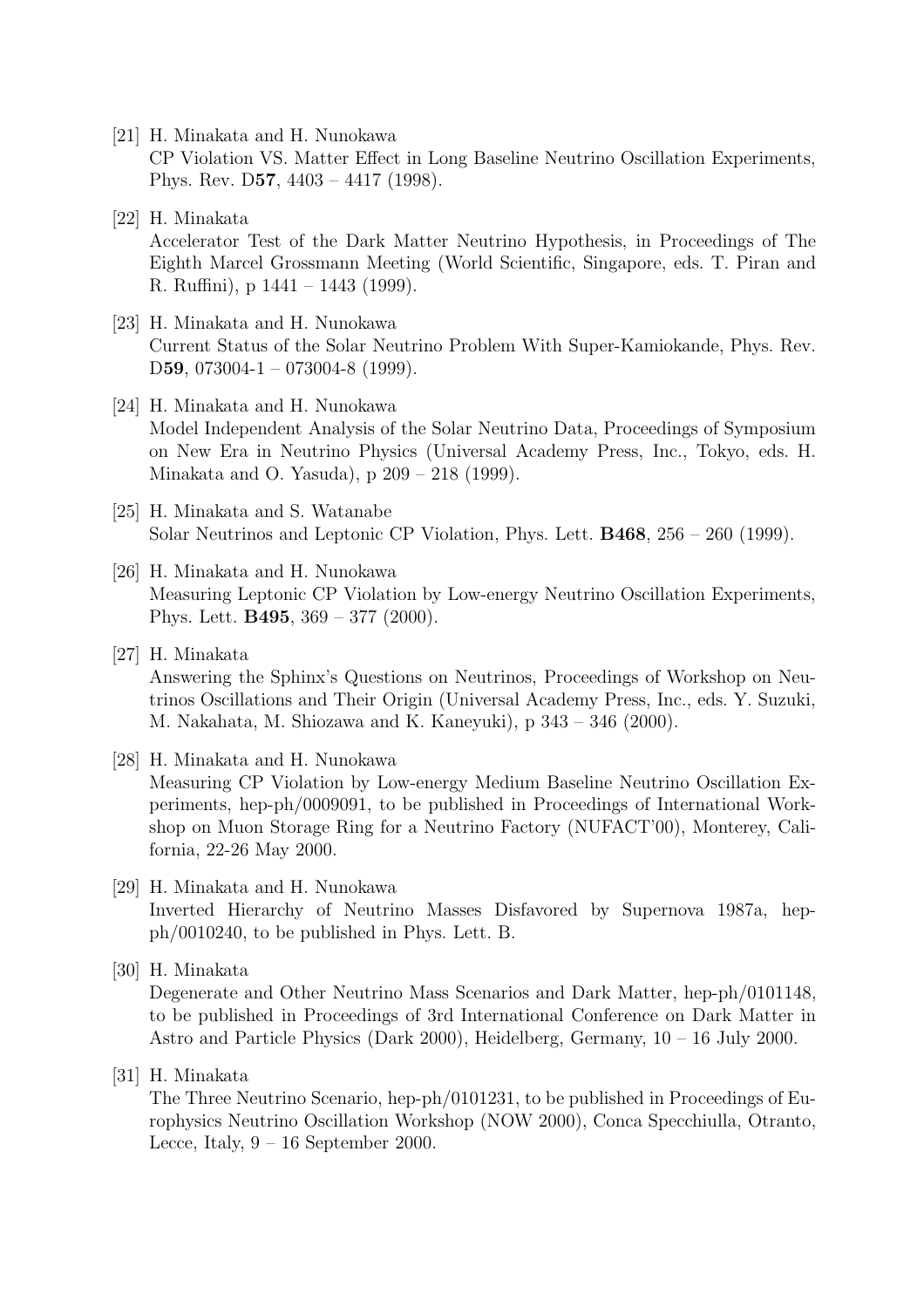- [32] Super-Kamiokande Collaboration (Y. Fukuda et al.) Measurement of a Small Atmospheric Muon-neutrino Electron-neutrino Ratio, Phys. Lett. **B433**,  $9 - 18$  (1998).
- [33] Super-Kamiokande Collaboration (Y. Fukuda et al.) Study of the Atmospheric Neutrino Flux in the Multi-GeV Energy Range, Phys. Lett. **B436**,  $33 - 41$  (1998).
- [34] Super-Kamiokande Collaboration (Y. Fukuda et al.) Measurements of the Solar Neutrino Flux from Super-Kamiokande's First 300 Days, Phys. Rev. Lett. 81, 1158 – 1162 (1998).
- [35] Kamiokande Collaboration (S. Hatakeyama et al.) Measurement of the Flux and Zenith Angle Distribution of Upward Through Going Muons in Kamiokande II + III, Phys. Rev. Lett. **81**,  $2016 - 2019$  (1998).
- [36] Super-Kamiokande Collaboration (Y. Fukuda et al.) Evidence for Oscillation of Atmospheric Neutrinos, Phys. Rev. Lett. 81, 1562 – 1567 (1998).

#### [37] T. Kajita

Atmospheric Neutrino Observation in Super-Kamiokande, Proceedings of Symposium on New Era in Neutrino Physics (Universal Academy Press, Inc., Tokyo, eds. H. Minakata and O. Yasuda), p 107 – 122 (1999).

- [38] T. Kajita Atmospheric Neutrino Results from Super Kamiokande and Kamiokande: Evidence for  $\nu_{\mu}$  Oscillations, Nucl. Phys. B (Proc. Suppl.) **77**, 123 – 132 (1999).
- [39] Super-Kamiokande Collaboration (Y. Fukuda et al.) Constraints on Neutrino Oscillation Parameters from the Measurement of Day Night Solar Neutrino Fluxes at Super-Kamiokande, Phys. Rev. Lett. 82, 1810 – 1814 (1999).
- [40] Super-Kamiokande Collaboration (Y. Fukuda et al.) Measurement of the Solar Neutrino Energy Spectrum Using Neutrino Electron Scattering, Phys. Rev. Lett. 82, 2430 – 2434 (1999).
- [41] Super-Kamiokande Collaboration (Y. Fukuda et al.) Measurement of the Flux and Zenith Angle Distribution of Upward Through Going Muons by Super-Kamiokande, Phys. Rev. Lett. 82, 2644 – 2648 (1999).
- [42] Super-Kamiokande Collaboration (T. Futagami et al.) Observation of the East - West Anisotropy of the Atmospheric Neutrino Flux, Phys. Rev. Lett. 82, 5194 – 5197 (1999).
- [43] Super-Kamiokande Collaboration (Y. Takeuchi et al.) Measurement of Radon Concentrations at Super-Kamiokande, Phys. Lett. B452, 418  $-424$  (1999).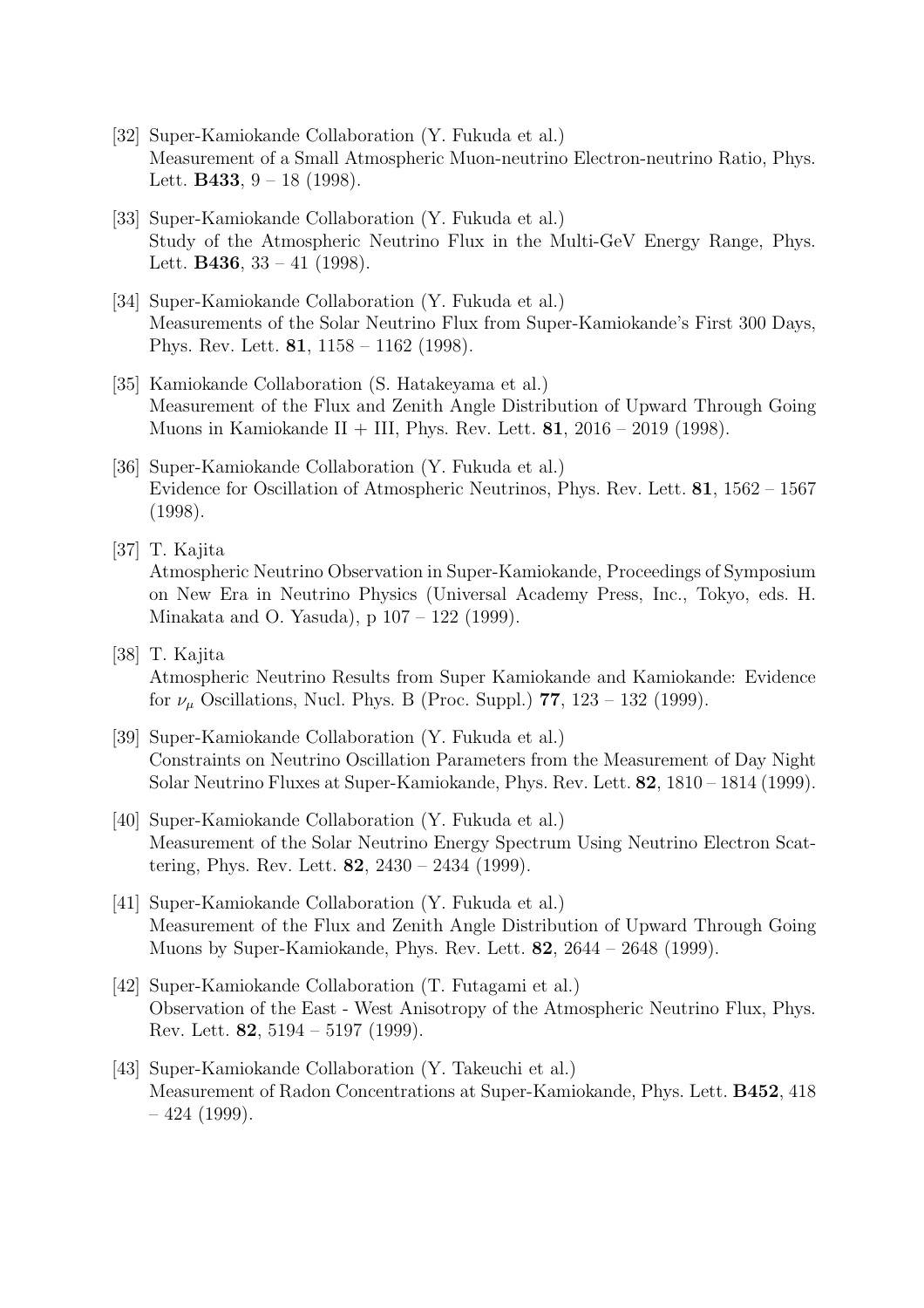- [44] Super-Kamiokande Collaboration (Y. Fukuda et al.) Neutrino Induced Upward Stopping Muons in Super-Kamiokande, Phys. Lett. B467,  $185 - 193$  (1999).
- [45] T. Kajita Results from Super-Kamiokande, Nucl. Phys. B (Proc. Suppl.) 85, 44 – 51 (2000).
- [46] T. Kajita

Status and Prospectives of Neutrino Physics at Super-Kamiokande and other Solar Neutrino Detectors, Proceedings of 2nd Int. Conf. Physics Beyond the Standard Model, (IOP Bristol, eds. Klapdor-Kleingrothaus and I. Krivosheina), p 835 – 852  $(2000).$ 

[47] T. Kajita

Expected Sensitivity of the Future Atmospheric Neutrino Data, Proceedings of Workshop on Neutrinos Oscillations and Their Origin (Universal Academy Press, Inc., Tokyo, eds. Y. Suzuki, M. Nakahata, M. Shiozawa and K. Kaneyuki), p 335 – 337  $(2000).$ 

- [48] Super-Kamiokande Collaboration (Y. Fukuda et al.) Tau Neutrinos Favored Over Sterile Neutrinos in Atmospheric Muon Neutrino Oscillations, Phys. Rev. Lett. 85, 3999 – 4003 (2000).
- [49] T. Kajita and Y. Totsuka Observation of Atmospheric Neutrinos, Rev. Mod. Phys. 73, 85 – 118 (2001).

# 4 Oral presentations

1. O. Yasuda

 $\nu_{\mu} \leftrightarrow \nu_{\tau}$  vs  $\nu_{\mu} \leftrightarrow \nu_{s}$  Solutions for the Atmospheric Neutrino Problem, 18th Internation Conference on Neutrino Physics and Astrophysics (NEUTRINO 98), Takayama, Japan,  $4 - 9$  June 1998.

2. O. Yasuda

Three Flavor Neutrino Oscillation Analysis of the Superkamiokande Atmospheric Neutrino Data, New Era in Neutrino Physics (a Satellite Symposium to NEUTRINO 98), Tokyo Metropolitan University, 11 – 12 June 1998.

3. O. Yasuda

Oscillation Models after Superkamiokande, Neutrino Oscillation Workshop (NOW98), NIKHEF, Amsterdam, 7 – 9 September 1998.

4. O. Yasuda

Constraining Degenerate Neutrino Masses and Implications, 2nd International Conference on Physics beyond the Standard Model (BEYOND THE DESERT99), Castle Ringberg, Tegernsee, Germany, 6 – 12 June 1999.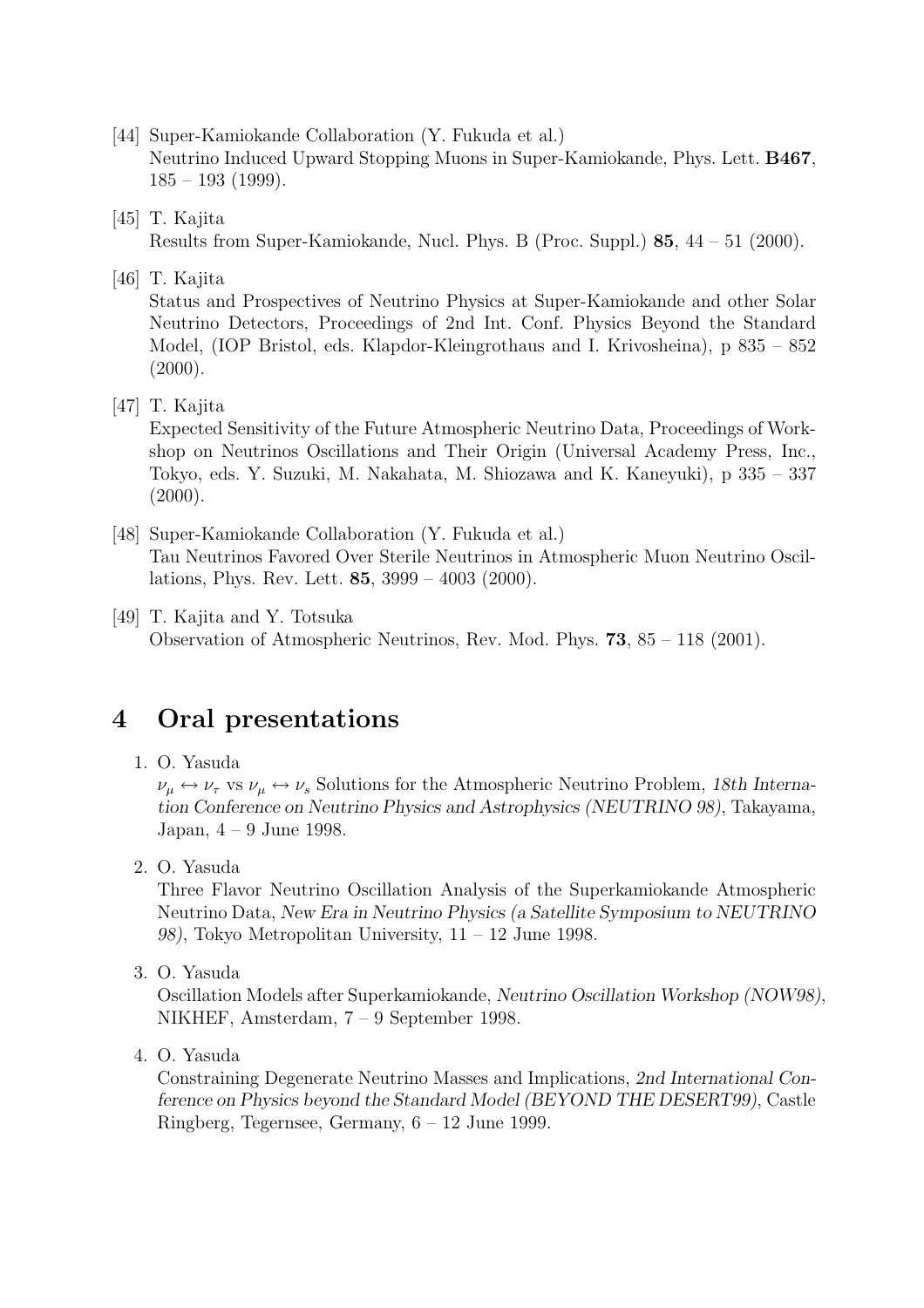# 5. O. Yasuda

Three Flavor Neutrino Oscillations and Application to Long Baseline Experiments, 23rd International School of Theoretical Physics, Ustron, Poland, 15 – 22 September 1999.

# 6. O. Yasuda

Phenomenology of Neutrino Oscillations at a Neutrino Factory, KEK International Workshop on High Intensity Muon Sources (HIMUS 99), Tsukuba, Japan, 1 – 4 December 1999.

# 7. O. Yasuda

Neutrino Oscillations in High Energy Cosmic Neutrino Flux, Workshop on Neutrinos Oscillations and Their Origin, Fujiyoshida, Japan,  $11 - 13$  February 2000.

# 8. O. Yasuda

Analysis of the Super-Kamiokande Atmospheric Neutrino Data in the Framework of Four Neutrino Mixings, International Workshop on Muon Storage Ring for a Neutrino Factory (NUFACT'00), Monterey, California, 22 – 26 May 2000.

9. O. Yasuda

Four Neutrino Oscillation Analysis of Atmospheric Neutrino Data and Application to Long Baseline Experiments, 30th International Conference on High-energy Physics (ICHEP 2000), Osaka, Japan, 27 July – 2 Aug 2000.

# 10. O. Yasuda

Four-generation Neutrino Oscillation, Joint U.S./Japan Workshop on New Initiatives in Lepton Flavor Violation and Neutrino Oscillations with Very Intense Muon and Neutrino Sources, University of Hawaii, Honolulu, Hawaii, 2 – 6 October 2000.

11. O. Yasuda

Neutrino Oscillation Analysis of Solar and Atmospheric Neutrino Data, JSPS-KOSEF Joint Workshop on "New Developments in Neutrino Physics", Korea Institute for Advanced Study, Seoul, Korea, 16 - 20 October 2000.

# 12. O. Yasuda

Various Solutions of the Atmospheric Neutrino Data, 2nd Workshop on "Neutrino Oscillations and Their Origin", University of Tokyo, Japan,  $6 - 8$  December 2000.

# 13. H. Minakata

What Types of 3-Flavor Neutrino Mixing Patterns are Allowed with Solar, Atmospheric and Reactor/Accelerator Data?, 10th International School "PARTICLES and COSMOLOGY", Baksan Valley, Kabardino-Balkaria, Russia, 19 – 25 April 1999.

# 14. H. Minakata

Some Progress in Three-Flavor Mixing Schemes of Neutrinos, Institute for Nuclear Theory Program on Low-Energy Neutrino Physics, Seattle, 28 June – 3 September 1999.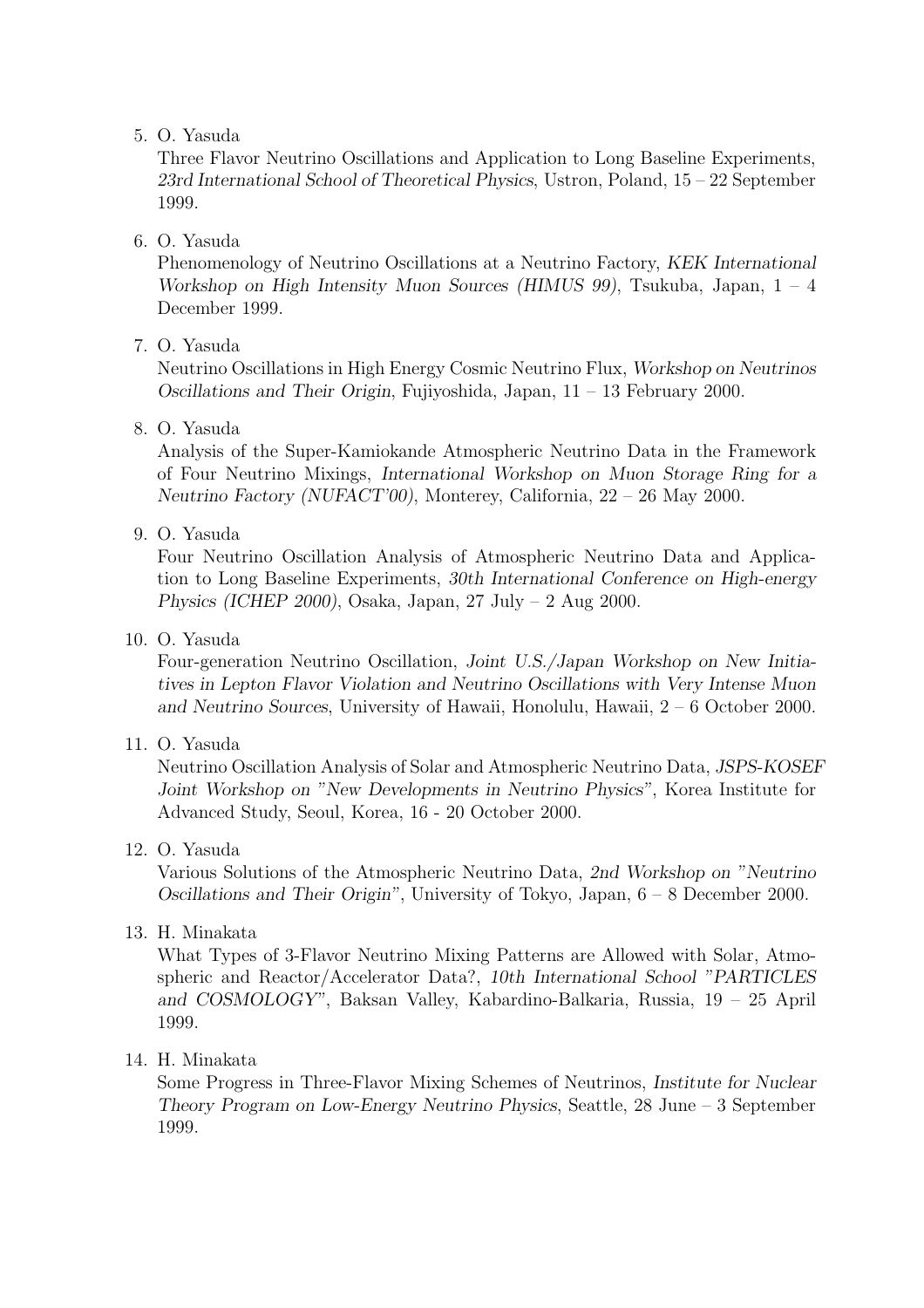#### 15. H. Minakata

Answering the Sphinx's Questions on Neutrinos, Workshop on Neutrinos Oscillations and Their Origin, Fujiyoshida, Japan, 11 – 13 February 2000.

#### 16. H. Minakata

Degenerate (and other) Neutrino Mass Scenarios and Dark Matter, 3rd International Conference on Dark Matter in Astro and Particle Physics (DARK2000), Heidelberg, Germany,  $10 - 15$  July 2000.

#### 17. H. Minakata

3 ν Scenarios, Europhysics Neutrino Oscillation Workshop (NOW 2000), Conca Specchiulla, Otranto, Italy, 9 – 16 September 2000.

#### 18. H. Minakata

MSW effect in Supernova and Supernova neutrinos, JSPS-KOSEF Joint Workshop on "New Developments in Neutrino Physics", Korea Institute for Advanced Study, Seoul, Korea, 16 - 20 October 2000.

#### 19. T. Kajita

Atmospheric Neutrino Results from Super Kamiokande and Kamiokande, 18th Internation Conference on Neutrino Physics and Astrophysics (NEUTRINO 98), Takayama, Japan, 4 – 9 June 1998.

#### 20. T. Kajita

Atmospheric Neutrino Observation in Super-Kamiokande – Evidence for  $\nu_{\mu}$  oscillations, New Era in Neutrino Physics (a Satellite Symposium to NEUTRINO 98, Tokyo Metropolitan University, 11 – 12 June 1998.

#### 21. T. Kajita

Searches for neutrino oscillations I: Solar and Atmospheric neutrinos – Evidence for oscillation of atmospheric neutrinos, 5th International WEIN Symposium (WEIN 98), Santa Fe, New Mexico, USA, 14 – 21 June 1998.

# 22. T. Kajita

Results on Atmospheric Neutrinos from Super-Kamiokande – Evidence for  $\nu_{\mu}$  oscillations, International Meeting on Frontiers of Physics, Kuala Lumpur, 5 – 29 October 1998.

#### 23. T. Kajita

Recent results for Super-Kamiokande, Conference on Nuclear Physics Division of Russian Academy of Science, Moscow, Russia, 16 – 20 November 1998.

#### 24. T. Kajita

Atmospheric neutrino measurement at Super-Kamiokande – present and future –, Workshop on Future of Neutrino Physics, KEK, Tanashi, Japan, 3 – 4 March 1999.

#### 25. T. Kajita

Neutrino Oscillation Experiments, International Symposium on Phenomenology for the 3rd Millennium (PHENO 99), Univ. of Wisconsin, Madison,  $14 - 17$  April 1999.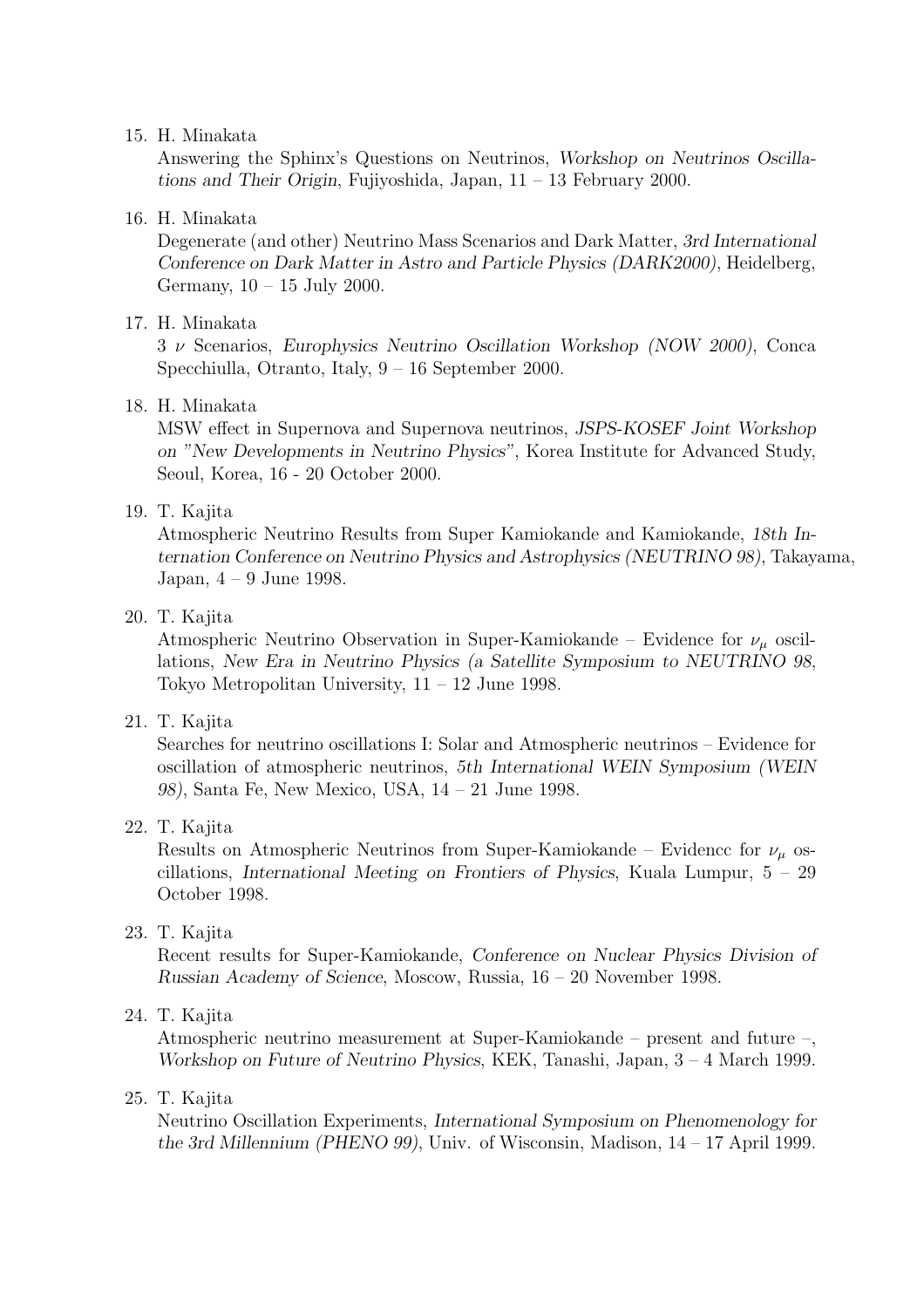#### 26. T. Kajita

Results for Super-Kamiokande, 6th Topical Seminar on Neutrino and AstroParticle Physics, San Miniato, Italy,  $17 - 21$  May 1999.

### 27. T. Kajita

Status and Prospectives of Neutrino Physics at Super-Kamiokande and other Solar Neutrino Detectors, 2nd International Conference on Physics beyond the Standard Model (BEYOND THE DESERT99), Castle Ringberg, Tegernsee, Germany,  $6 - 12$ June 1999.

# 28. T. Kajita

Discovery of neutrino mass and related topics, 2nd Annual Japanese-American Frontiers of Science Symposium, Tsukuba, Japan, 1 – 3 October 1999

#### 29. T. Kajita

Recent results from Super-Kamiokande 4th RESCEU International Symposium on Birth and Evolution of the Universe, Tokyo, Japan, 16 – 19 November 1999.

#### 30. T. Kajita

Atmospheric and Solar Neutrinos, 7th International Symposium on Particles, Strings and Cosmology (PASCOS 99), Lake Tahoe, California, USA, 10 – 16 December 1999.

#### 31. T. Kajita

Expected Sensitivity of the Future Atmospheric Neutrino Data, Workshop on Neutrinos Oscillations and Their Origin, Fujiyoshida, Japan, 11 – 13 February 2000.

### 32. T. Kajita

Latest results from Super-Kamiokande, 3rd International Symposium on Symmetries in Subatomic Physics, Adelaide, Australia, 13 – 17 March 2000.

# 33. T. Kajita

Recent results from Super-Kamiokande, Vulcano Workshop 2000, Vulcano, Italy, 22 – 27 May 2000.

# 34. T. Kajita

Recent results from atmospheric neutrino experiments, 20th Physics in Collision Conference, Lisbon, Portugal, 29 June – 1 July 2000.

# 35. T. Kajita

Solar and atmospheric neutrino results from Super-Kamiokande, 9th Marcel Grossmann Meeting (MG 9), Rome, Italy,  $2 - 9$  July 2000.

# 36. T. Kajita

Study of Neutrino Oscillations with the Atmospheric Neutrino Data from Super-Kamiokande, Europhysics Neutrino Oscillation Workshop (NOW 2000), Conca Specchiulla, Otranto, Italy, 9 – 16 September 2000.

# 37. T. Kajita

The Future Atmospheric Neutrino Data from SuperKamiokande, Europhysics Neutrino Oscillation Workshop (NOW 2000), Conca Specchiulla, Otranto, Italy, 9 – 16 September 2000.